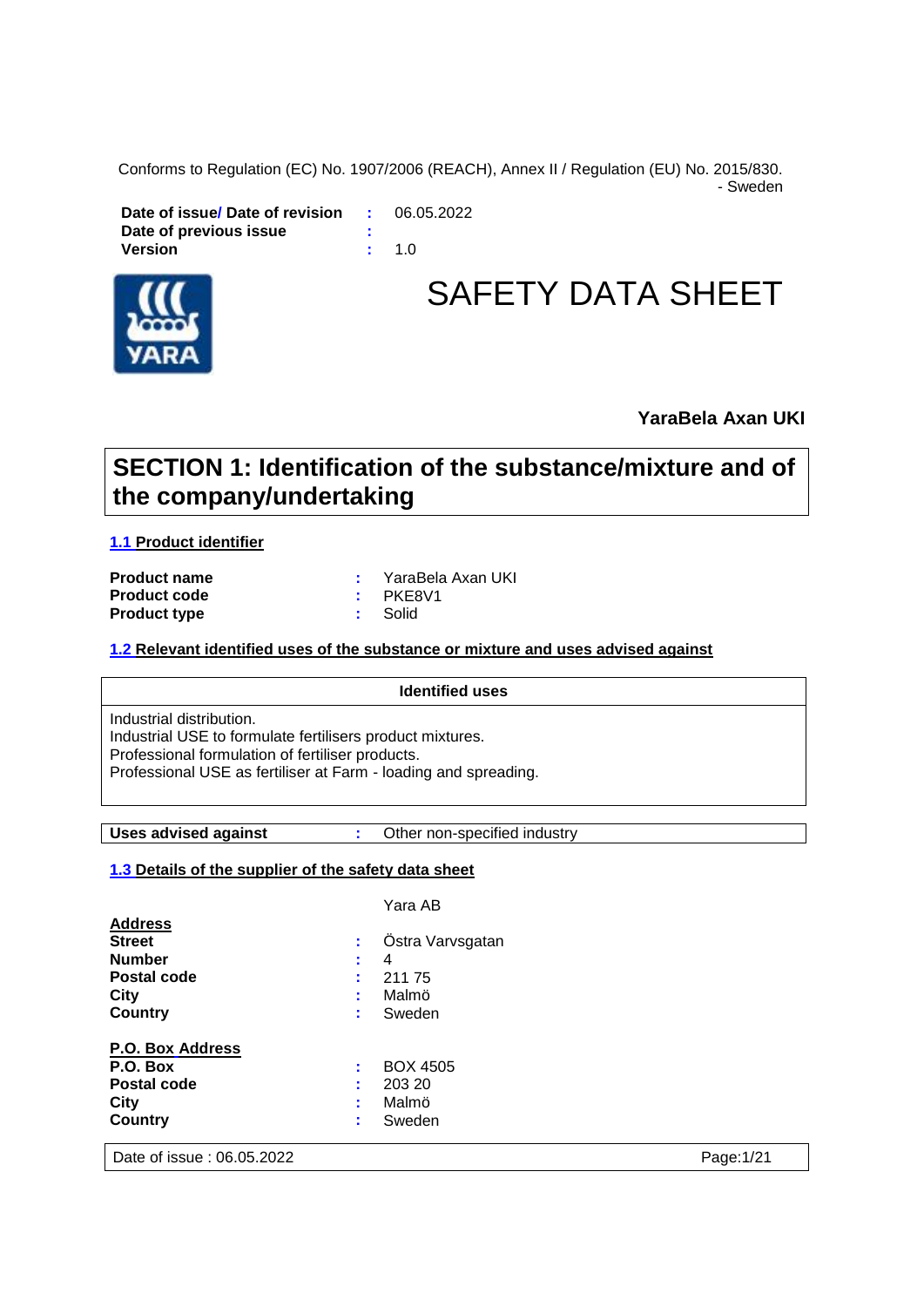| Telephone number                                                             |     | 0101396000                                                        |
|------------------------------------------------------------------------------|-----|-------------------------------------------------------------------|
| Fax no.                                                                      |     | 0101396001                                                        |
| e-mail address of person<br>responsible for this SDS                         |     | yara.kundservice@yara.com                                         |
| 1.4 Emergency telephone number                                               |     |                                                                   |
| Section 1. National advisory body/Poison Center                              |     |                                                                   |
| <b>Name</b>                                                                  |     | Giftinformationscentralen / Swedish Poisons Information<br>Centre |
| Telephone number                                                             | t.  | 112 – begär Giftinformation / 112 – ask for Poison<br>Information |
| <b>Hours of operation</b>                                                    | t i | 24h                                                               |
| <b>Supplier</b><br>Emergency telephone number :<br>(with hours of operation) |     | 08 5664 2573 (Carechem, 24 h)                                     |

# **SECTION 2: Hazards identification**

**2.1 Classification of the substance or mixture. Product definition :** Mixture

#### **Classification according to Regulation (EC) No. 1272/2008 [CLP/GHS]**

**Classification :** Ox. Sol. 3, H272 Eye Irrit. 2, H319

The product is classified as hazardous according to Regulation (EC) 1272/2008 as amended.

See Section 16 for the full text of the H statements declared above. See Section 11 for more detailed information on health effects and symptoms.

#### **2.2 Label elements**

**Hazard pictograms :**

| <b>Signal word</b>              | ÷                         | Warning                                                                                              |
|---------------------------------|---------------------------|------------------------------------------------------------------------------------------------------|
| <b>Hazard statements</b>        | H <sub>2</sub> 72<br>H319 | May intensify fire; oxidizer.<br>Causes serious eye irritation.                                      |
| <b>Precautionary statements</b> |                           |                                                                                                      |
| <b>Prevention</b>               | P <sub>210</sub>          | Keep away from heat, hot surfaces, sparks,<br>open flames and other ignition sources. No<br>smoking. |
|                                 | P <sub>220</sub>          | Keep away from clothing and other<br>combustible materials.                                          |
|                                 | P280-a                    | Wear eye protection.                                                                                 |
| Date of issue: 06.05.2022       |                           | Page: 2/21                                                                                           |

 $\triangle$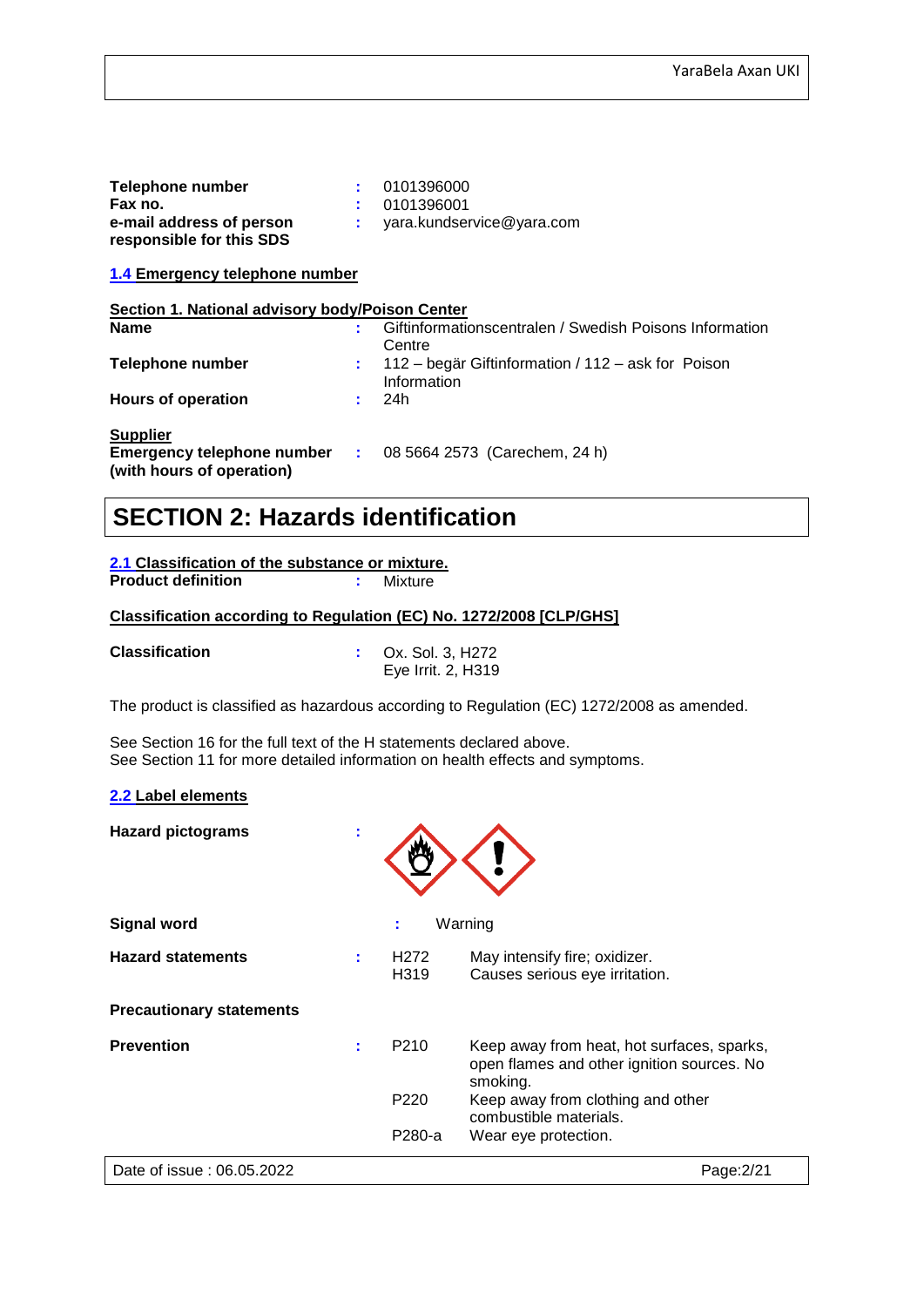| <b>Response</b>                                                                                                                                                                                                                               | ÷  | P305<br>P351<br>P338           | IF IN EYES:<br>Rinse cautiously with water for several<br>minutes.<br>Remove contact lenses, if present and easy                                            |
|-----------------------------------------------------------------------------------------------------------------------------------------------------------------------------------------------------------------------------------------------|----|--------------------------------|-------------------------------------------------------------------------------------------------------------------------------------------------------------|
|                                                                                                                                                                                                                                               |    | P337<br>P313<br>P370<br>P378-b | to do. Continue rinsing.<br>If eye irritation persists:<br>Get medical attention.<br>In case of fire:<br>Use flooding quantities of water to<br>extinguish. |
| <b>EU Regulation (EC) No.</b><br>1907/2006 (REACH) Annex XVII<br>- Restrictions on the<br>manufacture, placing on the<br>market and use of certain<br>dangerous substances,<br>mixtures and articles<br><b>Special packaging requirements</b> |    | Applicable, Table 65.          |                                                                                                                                                             |
| <b>Containers to be fitted with</b><br>child-resistant fastenings                                                                                                                                                                             | t. | Not applicable.                |                                                                                                                                                             |
| <b>Tactile warning of danger</b>                                                                                                                                                                                                              | ÷. | Not applicable.                |                                                                                                                                                             |
| 2.3 Other hazards                                                                                                                                                                                                                             |    |                                |                                                                                                                                                             |
| <b>Product meets the</b><br>: This mixture does not contain any substances that are assessed to be a<br>criteria for PBT or vPvB<br>PBT or a vPvB.<br>according to<br><b>Regulation (EC) No.</b><br>1907/2006, Annex XIII                     |    |                                |                                                                                                                                                             |
| Other hazards which do not<br>result in classification                                                                                                                                                                                        | ÷. | None known.                    |                                                                                                                                                             |
| <b>Additional information</b>                                                                                                                                                                                                                 | ÷  |                                | Product forms slippery surface when combined with water.                                                                                                    |

# **SECTION 3: Composition/information on ingredients**

#### **3.2 Mixtures :** Mixture

| <b>Product/ingredient</b><br>name | <b>Identifiers</b>                                                        | $\frac{9}{6}$          | <b>Regulation (EC) No. 1272/2008 [CLP]</b> | Type  |
|-----------------------------------|---------------------------------------------------------------------------|------------------------|--------------------------------------------|-------|
| ammonium nitrate                  | REACH #:<br>01-2119490981-<br>27<br>EC:<br>229-347-8<br>CAS:<br>6484-52-2 | $>= 65 -$<br>$\leq$ 70 | Ox. Sol. 3, H272<br>Eye Irrit. 2, H319     | $[1]$ |

Type

[1] Substance classified with a physical, health or environmental hazard

Date of issue : 06.05.2022 **Page:3/21**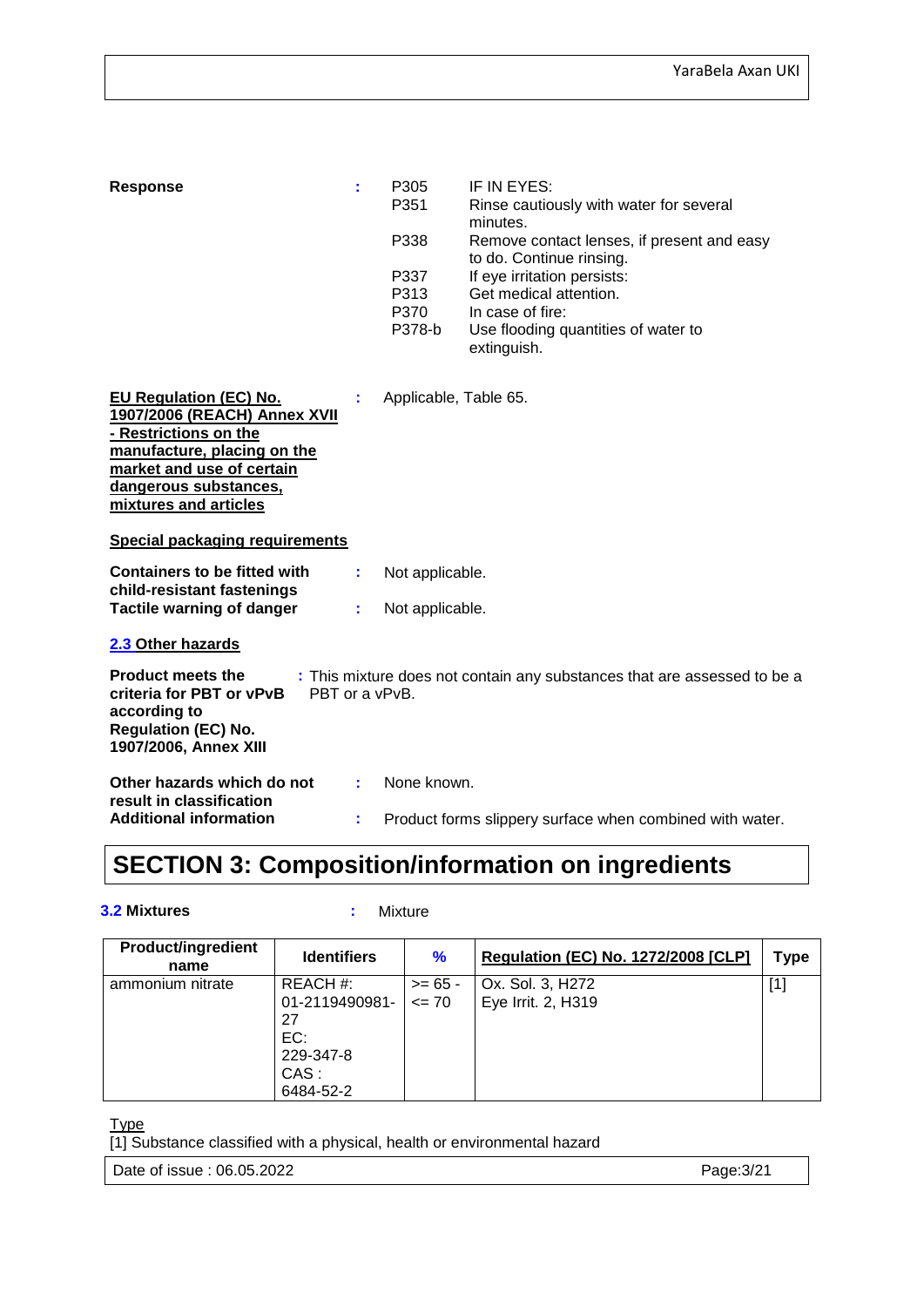[2] Substance with a workplace exposure limit

[3] Substance meets the criteria for PBT according to Regulation (EC) No. 1907/2006, Annex XIII

[4] Substance meets the criteria for vPvB according to Regulation (EC) No. 1907/2006, Annex XIII

[5] Substance of equivalent concern

See Section 16 for the full text of the H statements declared above.

There are no additional ingredients present which, within the current knowledge of the supplier and in the concentrations applicable, are classified as hazardous to health or the environment, are PBTs, vPvBs or Substances of equivalent concern, or have been assigned a workplace exposure limit and hence require reporting in this section.

**Occupational exposure limits, if available, are listed in Section 8.**

## **SECTION 4: First aid measures**

#### **4.1 Description of first aid measures**

| Eye contact                                                     |    | Rinse with plenty of running water. Check for and remove any<br>contact lenses. If irritation persists, get medical attention.                                                                                         |
|-----------------------------------------------------------------|----|------------------------------------------------------------------------------------------------------------------------------------------------------------------------------------------------------------------------|
| <b>Inhalation</b>                                               | ÷. | If inhaled, remove to fresh air. In case of inhalation of<br>decomposition products in a fire, symptoms may be delayed. The<br>exposed person may need to be kept under medical surveillance<br>for 48 hours.          |
| <b>Skin contact</b>                                             |    | Wash with soap and water. Get medical attention if irritation<br>develops.                                                                                                                                             |
| Ingestion                                                       |    | Wash out mouth with water. If material has been swallowed and<br>the exposed person is conscious, give small quantities of water<br>to drink. Do not induce vomiting unless directed to do so by<br>medical personnel. |
| <b>Protection of first-aiders</b>                               |    | No action shall be taken involving any personal risk or without<br>suitable training.                                                                                                                                  |
| 4.2 Most important symptoms and effects, both acute and delayed |    |                                                                                                                                                                                                                        |
| Over-exposure signs/symptoms<br>Eye contact                     |    | Adverse symptoms may include the following: pain or irritation,                                                                                                                                                        |

| 4.3 Indication of any immediate medical attention and special treatment needed |                     |  |  |
|--------------------------------------------------------------------------------|---------------------|--|--|
| Ingestion                                                                      | : No specific data. |  |  |
| <b>Skin contact</b>                                                            | : No specific data. |  |  |
| <b>Inhalation</b>                                                              | No specific data.   |  |  |
|                                                                                | watering, redness   |  |  |

| Notes to physician | Treat symptomatically. Contact poison treatment specialist<br>immediately if large quantities have been ingested or inhaled. In<br>case of inhalation of decomposition products in a fire, symptoms<br>may be delayed. The exposed person may need to be kept<br>under medical surveillance for 48 hours. |
|--------------------|-----------------------------------------------------------------------------------------------------------------------------------------------------------------------------------------------------------------------------------------------------------------------------------------------------------|
|                    |                                                                                                                                                                                                                                                                                                           |

Date of issue : 06.05.2022 **Page:4/21**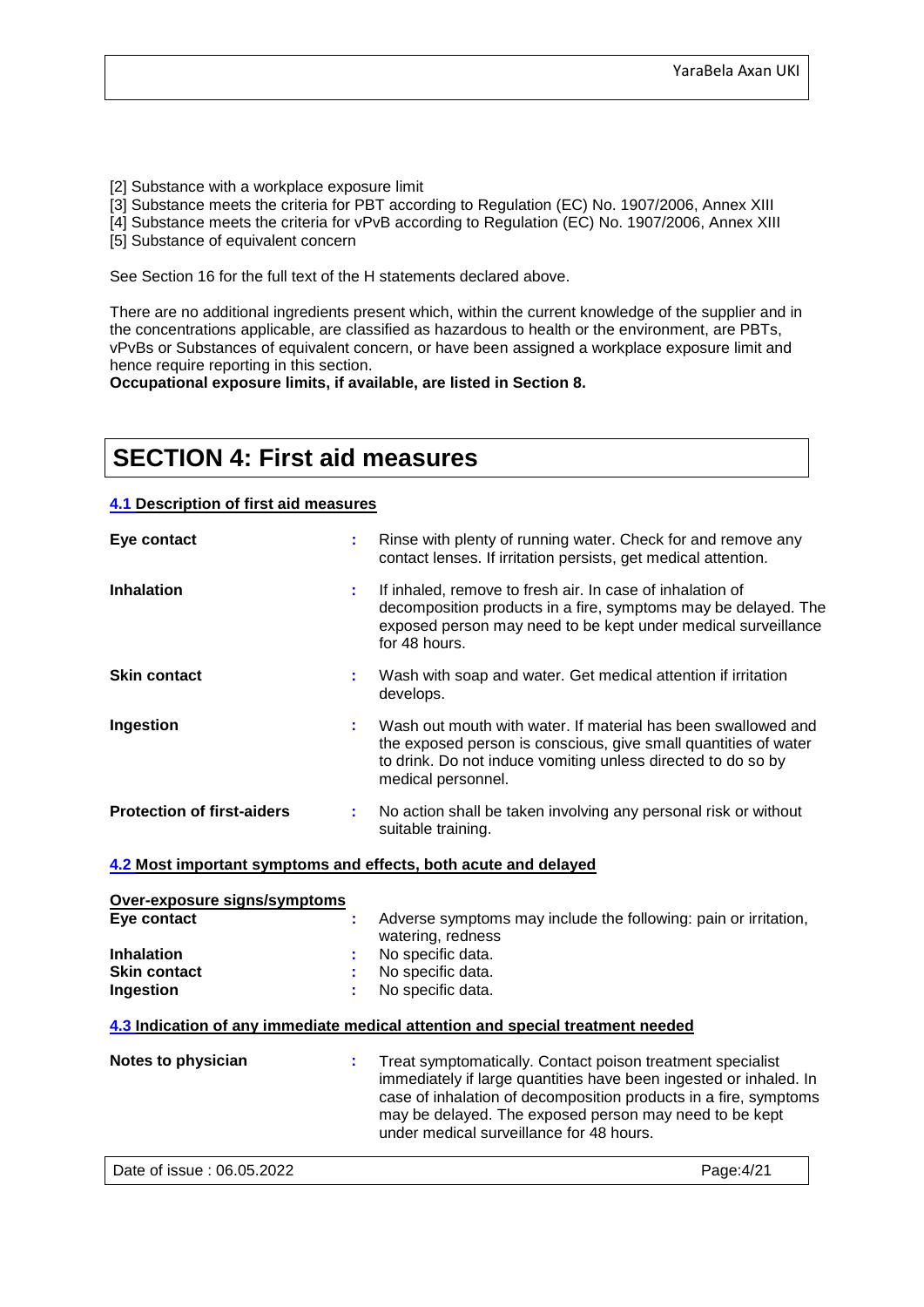**Specific treatments :** No specific treatment.

# **SECTION 5: Firefighting measures**

### **5.1 Extinguishing media**

| Suitable extinguishing media                              | ÷. | Use flooding quantities of water for extinction.                                                                                                                                                                                                                                                                                                                                                                                                         |
|-----------------------------------------------------------|----|----------------------------------------------------------------------------------------------------------------------------------------------------------------------------------------------------------------------------------------------------------------------------------------------------------------------------------------------------------------------------------------------------------------------------------------------------------|
| <b>Unsuitable extinguishing</b><br>media                  | ÷. | Do NOT use chemical extinguisher or foam or attempt to<br>smother the fire with steam or sand.                                                                                                                                                                                                                                                                                                                                                           |
| 5.2 Special hazards arising from the substance or mixture |    |                                                                                                                                                                                                                                                                                                                                                                                                                                                          |
| Hazards from the substance or<br>mixture                  | t  | Oxidizing material. May intensify fire. The product itself is not<br>combustible but it can support combustion, even in absence<br>of air. On heating it melts and further heating can cause<br>decomposition, releasing toxic fumes containing nitrogen<br>oxides and ammonia. The product has high resistance to<br>detonation, but mixing with incompatible substances and/or<br>heating under strong confinement can lead to explosive<br>behaviour. |
| <b>Hazardous combustion</b><br>products                   | ÷. | Decomposition products may include the following<br>materials: nitrogen oxides, sulfur oxides, metal<br>oxide/oxides, ammonia, Avoid breathing dusts, vapors or<br>fumes from burning materials., In case of inhalation of<br>decomposition products in a fire, symptoms may be<br>delayed.                                                                                                                                                              |
| 5.3 Advice for firefighters                               |    |                                                                                                                                                                                                                                                                                                                                                                                                                                                          |
| Special protective actions for<br>fire-fighters           | ÷. | Promptly isolate the scene by removing all persons from the<br>vicinity of the incident if there is a fire. No action shall be taken<br>involving any personal risk or without suitable training. Move<br>containers from fire area if this can be done without risk. Use<br>water spray to keep fire-exposed containers cool.                                                                                                                           |
| <b>Special protective equipment</b><br>for fire-fighters  | ÷. | Fire-fighters should wear appropriate protective equipment<br>and self-contained breathing apparatus (SCBA) with a full<br>face-piece operated in positive pressure mode. Clothing for<br>fire-fighters (including helmets, protective boots and gloves)<br>conforming to European standard EN 469 will provide a basic<br>level of protection for chemical incidents.                                                                                   |

## **SECTION 6: Accidental release measures**

#### **6.1 Personal precautions, protective equipment and emergency procedures**

| For non-emergency personnel | No action shall be taken involving any personal risk or without<br>suitable training. Evacuate surrounding areas. Keep<br>unnecessary and unprotected personnel from entering. Do not |
|-----------------------------|---------------------------------------------------------------------------------------------------------------------------------------------------------------------------------------|
|                             | touch or walk through spilled material. Shut off all ignition                                                                                                                         |
| Date of issue: 06.05.2022   | Page: 5/21                                                                                                                                                                            |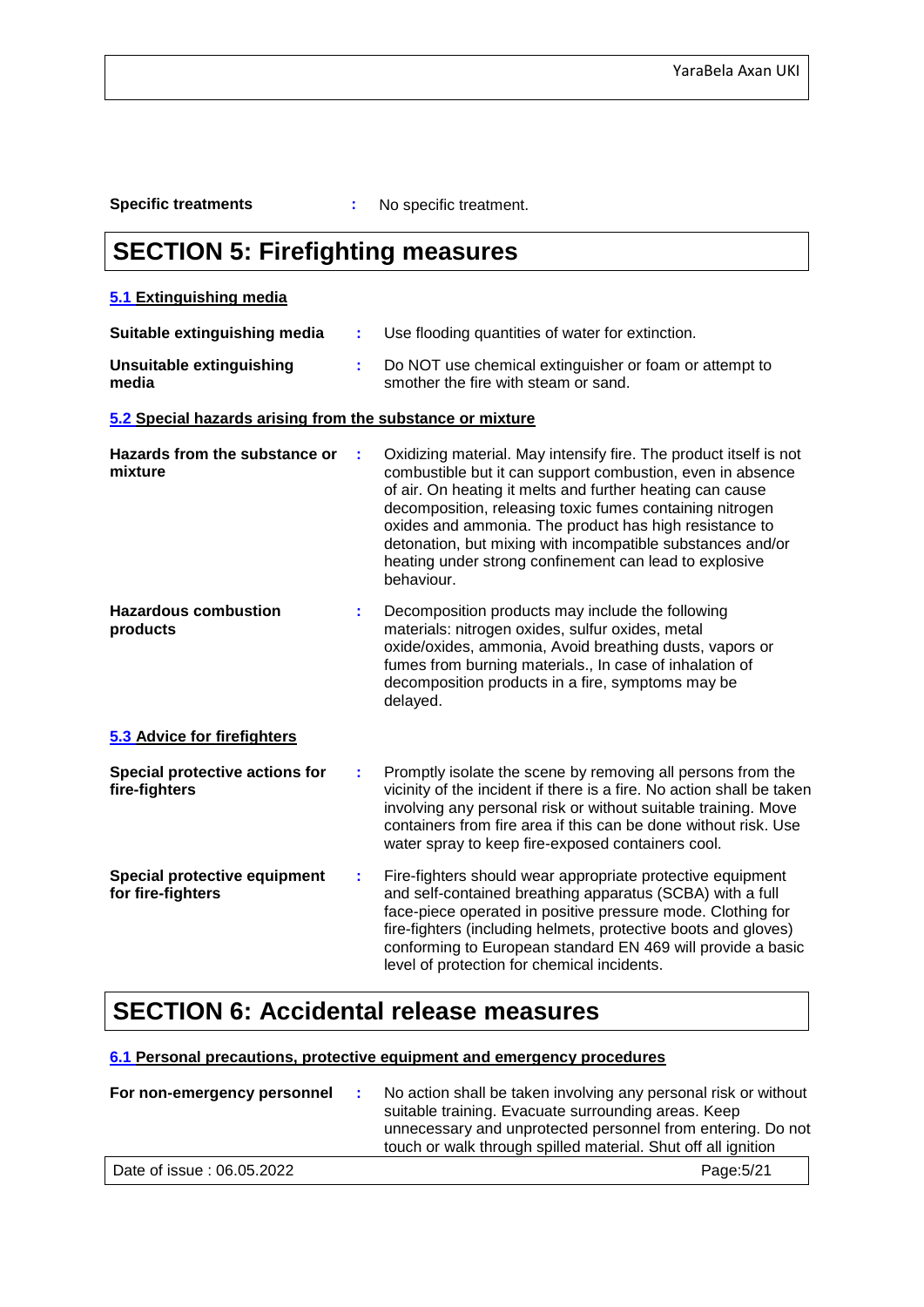|                                                           |   | sources. No flares, smoking or flames in hazard area. Provide<br>adequate ventilation. Wear appropriate respirator when<br>ventilation is inadequate. Put on appropriate personal<br>protective equipment (see Section 8).                                                                                                                                                                                                                                                          |
|-----------------------------------------------------------|---|-------------------------------------------------------------------------------------------------------------------------------------------------------------------------------------------------------------------------------------------------------------------------------------------------------------------------------------------------------------------------------------------------------------------------------------------------------------------------------------|
| For emergency responders                                  | t | If specialized clothing is required to deal with the spillage, take<br>note of any information in Section 8 on suitable and unsuitable<br>materials. See also the information in "For non-emergency<br>personnel".                                                                                                                                                                                                                                                                  |
| <b>6.2 Environmental precautions</b>                      | t | Avoid dispersal of spilled material and runoff and contact with<br>soil, waterways, drains and sewers. Inform the relevant<br>authorities if the product has caused environmental pollution<br>(sewers, waterways, soil or air).                                                                                                                                                                                                                                                    |
| 6.3 Methods and materials for containment and cleaning up |   |                                                                                                                                                                                                                                                                                                                                                                                                                                                                                     |
| <b>Small spill</b>                                        | t | Move containers from spill area. If contaminated with<br>combustible material or reactive chemicals, use spark-proof<br>tools and explosion-proof equipment. Avoid dust generation.<br>Using a vacuum with HEPA filter will reduce dust dispersal.<br>Place spilled material in a designated, labeled waste<br>container. Dispose of via a licensed waste disposal contractor.                                                                                                      |
| Large spill                                               | t | Move containers from spill area. If contaminated with<br>combustible material or reactive chemicals, use spark-proof<br>tools and explosion-proof equipment. Approach release from<br>upwind. Prevent entry into sewers, water courses, basements<br>or confined areas. Avoid dust generation. Do not dry sweep.<br>Vacuum dust with equipment fitted with a HEPA filter and<br>place in a closed, labeled waste container. Dispose of via a<br>licensed waste disposal contractor. |
| 6.4 Reference to other<br>sections                        |   | See Section 1 for emergency contact information.<br>See Section 8 for information on appropriate personal<br>protective equipment.<br>See Section 13 for additional waste treatment information.                                                                                                                                                                                                                                                                                    |

# **SECTION 7: Handling and storage**

The information in this section contains generic advice and guidance. The list of Identified Uses in Section 1 should be consulted for any available use-specific information provided in the Exposure Scenario(s).

#### **7.1 Precautions for safe handling**

Not for human or animal consumption.

| <b>Protective measures</b> | : Put on appropriate personal protective equipment (see<br>Section 8). Do not ingest. Avoid contact with eyes, skin and<br>clothing. Keep in the original container or an approved<br>alternative made from a compatible material, kept tightly<br>closed when not in use. Keep away from clothing, |
|----------------------------|-----------------------------------------------------------------------------------------------------------------------------------------------------------------------------------------------------------------------------------------------------------------------------------------------------|
| Date of issue: 06.05.2022  | Page:6/21                                                                                                                                                                                                                                                                                           |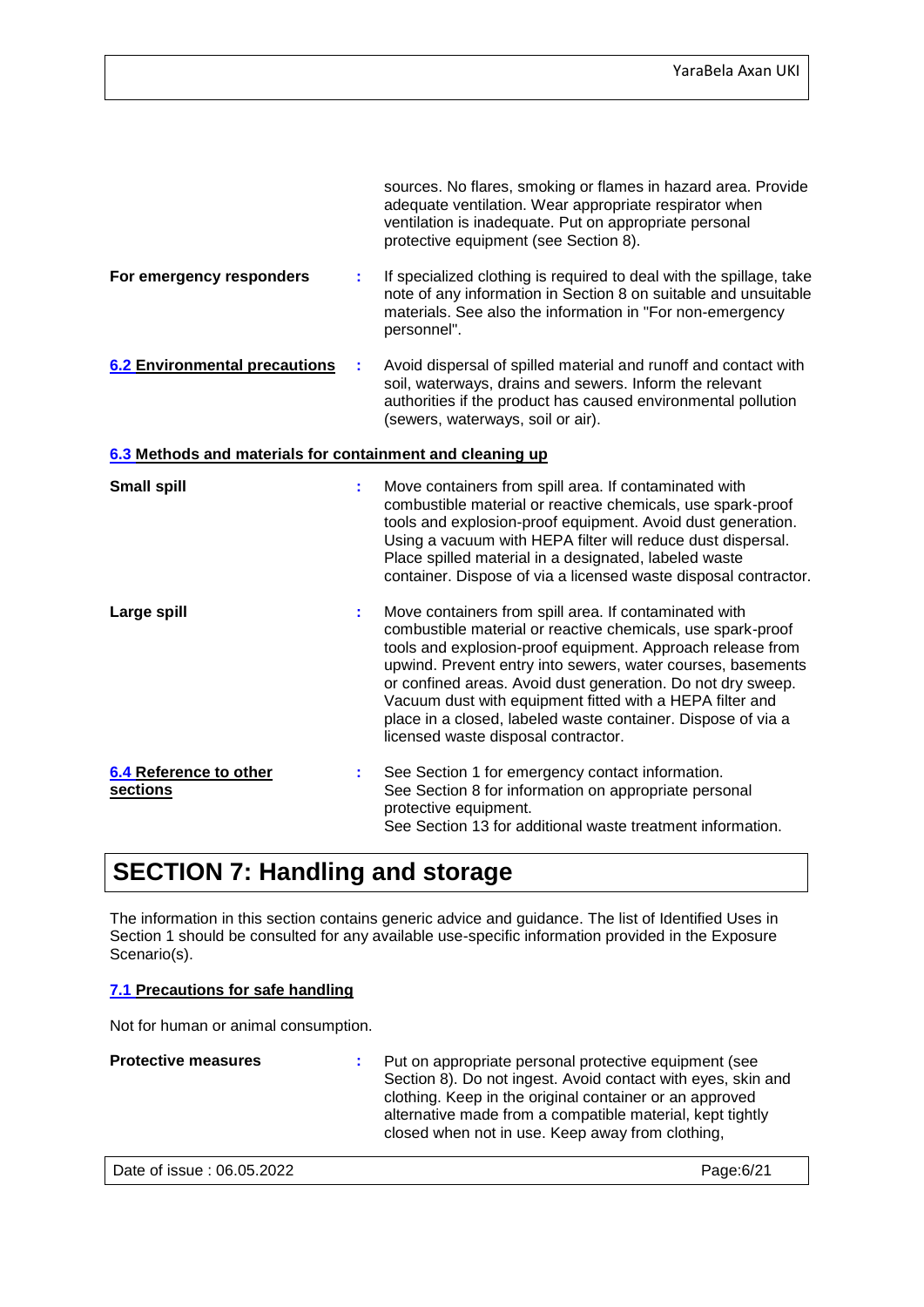incompatible materials and combustible materials. Keep away from heat. Empty containers retain product residue and can be hazardous. Do not reuse container.

**Advice on general occupational hygiene :** Eating, drinking and smoking should be prohibited in areas where this material is handled, stored and processed. Workers should wash hands and face before eating, drinking and smoking. Remove contaminated clothing and protective equipment before entering eating areas. See also Section 8 for additional information on hygiene measures.

#### **7.2 Conditions for safe storage, including any incompatibilities**

Store in accordance with local regulations. Store in original container protected from direct sunlight in a dry, cool and well-ventilated area, away from incompatible materials (see Section 10) and food and drink.Separate from reducing agents and combustible materials.Keep container tightly closed and sealed until ready for use.Containers that have been opened must be carefully resealed and kept upright to prevent leakage.Do not store in unlabeled containers.Use appropriate containment to avoid environmental contamination. Keep away from: organic materials, oil and grease.

#### **Seveso Directive - Reporting thresholds**

#### **Danger criteria**

| Category         | <b>Notification and</b><br><b>MAPP threshold</b> | <b>Safety report</b><br>threshold |  |
|------------------|--------------------------------------------------|-----------------------------------|--|
| Ammonium nitrate | 1.250 t                                          | 5.000 t                           |  |

#### **7.3 Specific end use(s)**

**Recommendations :** Not available.

## **SECTION 8: Exposure controls/personal protection**

The information in this section contains generic advice and guidance. Information is provided based on typical anticipated uses of the product. Additional measures might be required for bulk handling or other uses that could significantly increase worker exposure or environmental releases.

#### **8.1 Control parameters**

#### **Occupational exposure limits**

| <b>Remark</b>                               | No exposure limit value known.                                                                                                                                                                                                                                                                                                                                                                                               |
|---------------------------------------------|------------------------------------------------------------------------------------------------------------------------------------------------------------------------------------------------------------------------------------------------------------------------------------------------------------------------------------------------------------------------------------------------------------------------------|
| <b>Recommended monitoring</b><br>procedures | If this product contains ingredients with exposure limits,<br>personal, workplace atmosphere or biological monitoring may be<br>required to determine the effectiveness of the ventilation or other<br>control measures and/or the necessity to use respiratory<br>protective equipment.<br>Reference should be made to monitoring standards, such as the<br>following:<br>European Standard EN 689 (Workplace atmospheres - |
| Date of issue: 06.05.2022                   | Page: 7/21                                                                                                                                                                                                                                                                                                                                                                                                                   |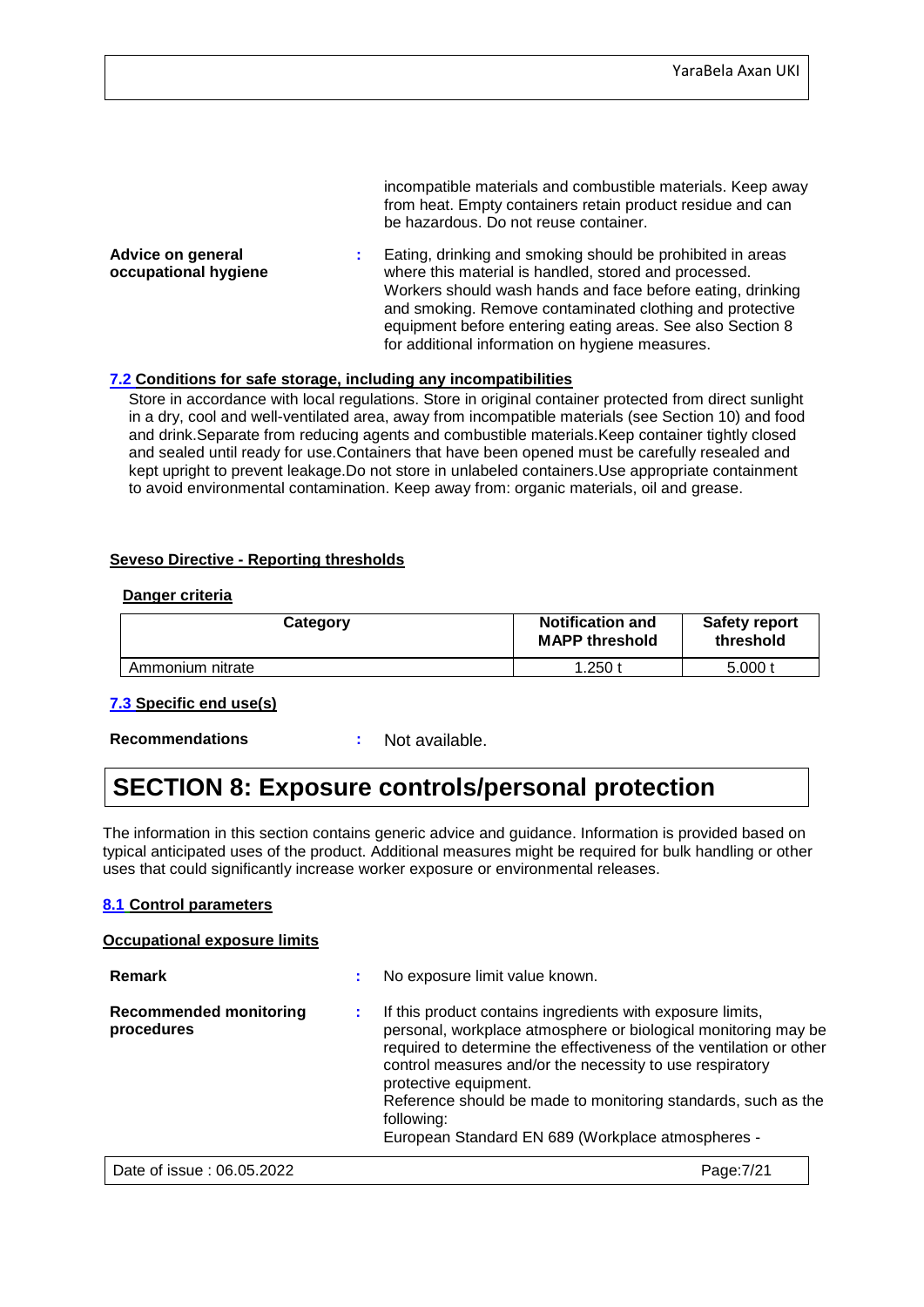Guidance for the assessment of exposure by inhalation to chemical agents for comparison with limit values and measurement strategy)

European Standard EN 14042 (Workplace atmospheres - Guide for the application and use of procedures for the assessment of exposure to chemical and biological agents)

European Standard EN 482 (Workplace atmospheres - General requirements for the performance of procedures for the measurement of chemical agents)

Reference to national guidance documents for methods for the determination of hazardous substances will also be required.

#### **DNELs/DMELs**

| <b>Product/ingredie</b><br>nt name | $\mathsf{Type}$ | <b>Exposure</b>         | Value                          | <b>Population</b> | <b>Effects</b> |
|------------------------------------|-----------------|-------------------------|--------------------------------|-------------------|----------------|
| ammonium<br>nitrate                | <b>DNEL</b>     | Long term<br>Dermal     | $5,12 \text{ mg/kg}$<br>bw/dav | Workers           | Systemic       |
|                                    | <b>DNEL</b>     | Long term<br>Inhalation | $36 \text{ mg/m}^3$            | Workers           | Systemic       |

#### **PNECs**

| <b>Product/ingredient</b><br>name | $T$ ype     | <b>Compartment Detail</b> | Value            | <b>Method Detail</b>  |
|-----------------------------------|-------------|---------------------------|------------------|-----------------------|
| ammonium nitrate                  | <b>PNEC</b> | Sewage Treatment<br>Plant | $18 \text{ rad}$ | Assessment<br>Factors |

#### **8.2 Exposure controls**

| <b>Appropriate engineering</b><br>controls                |    | Good general ventilation should be sufficient to control worker<br>exposure to airborne contaminants.                                                                                                                                                                                                                                                                                                              |
|-----------------------------------------------------------|----|--------------------------------------------------------------------------------------------------------------------------------------------------------------------------------------------------------------------------------------------------------------------------------------------------------------------------------------------------------------------------------------------------------------------|
| <b>Individual protection measures</b><br>Hygiene measures | ÷. | A washing facility or water for eye and skin cleaning<br>purposes should be present. Wash hands, forearms and<br>face thoroughly after handling chemical products, before<br>eating, smoking and using the lavatory and at the end of<br>the working period. Wash contaminated clothing before<br>reusing.                                                                                                         |
| <b>Eye/face protection</b>                                | ÷  | Safety eyewear complying with an approved standard<br>should be used when a risk assessment indicates this is<br>necessary to avoid exposure to liquid splashes, mists,<br>gases or dusts.<br>Recommended: Tightly-fitting goggles, CEN: EN166,                                                                                                                                                                    |
| <b>Skin protection</b><br><b>Hand protection</b>          | t  | Chemical-resistant, impervious gloves complying with an<br>approved standard should be worn at all times when<br>handling chemical products if a risk assessment indicates<br>this is necessary. For general applications, we<br>recommend gloves with a thickness typically greater than<br>0.35 mm. It should be emphasized that glove thickness is<br>not necessarily a good predictor of glove resistance to a |
| Date of issue: 06.05.2022                                 |    | Page:8/21                                                                                                                                                                                                                                                                                                                                                                                                          |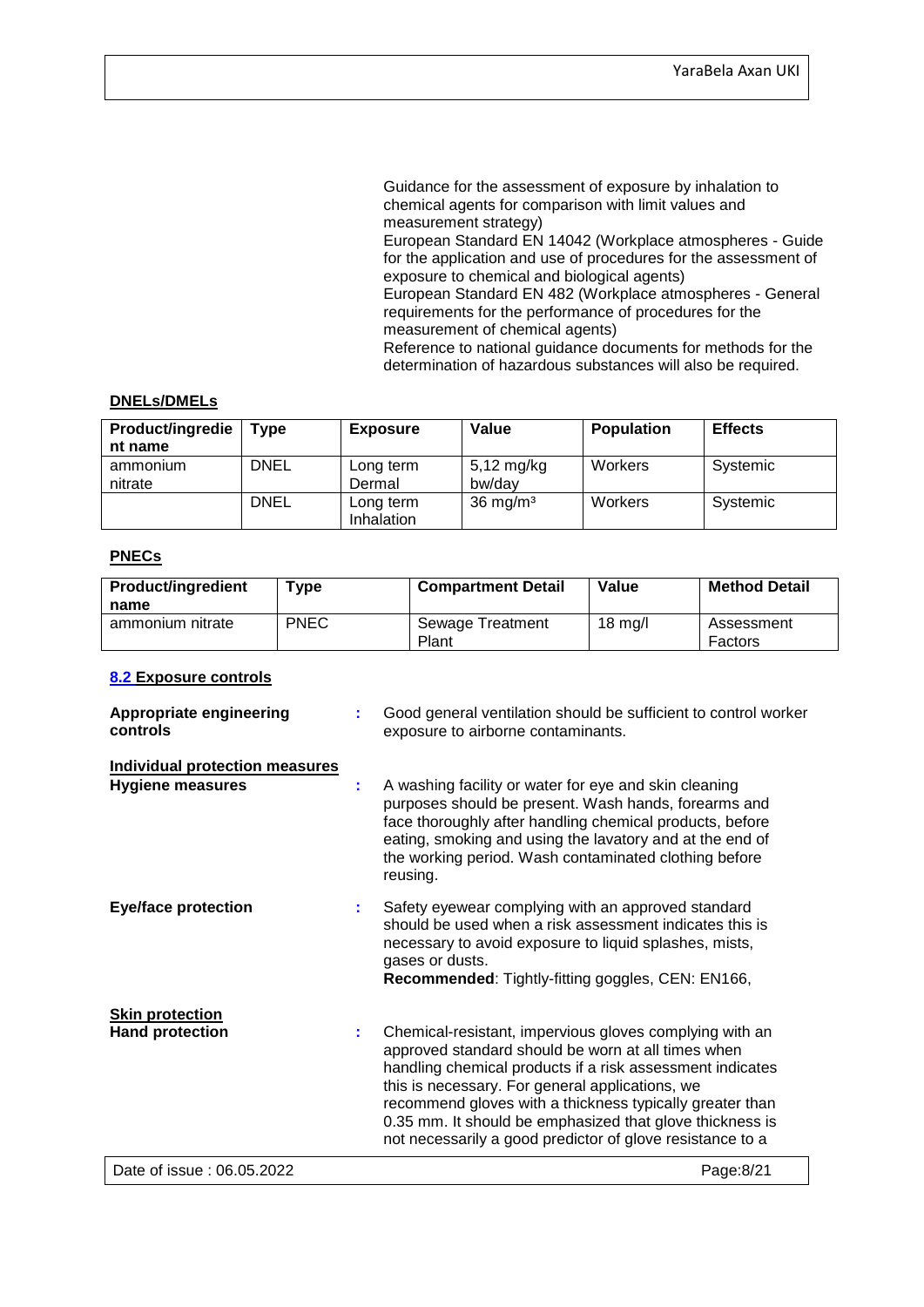|                                               |    | specific chemical, as the permeation efficiency of the<br>glove will be dependent on the exact composition of the<br>glove material.                                                                                                                                                                                                |
|-----------------------------------------------|----|-------------------------------------------------------------------------------------------------------------------------------------------------------------------------------------------------------------------------------------------------------------------------------------------------------------------------------------|
| <b>Body protection</b>                        | ÷. | Personal protective equipment for the body should be<br>selected based on the task being performed and the risks<br>involved.                                                                                                                                                                                                       |
| Other skin protection                         | ÷  | Appropriate footwear and any additional skin protection<br>measures should be selected based on the task being<br>performed and the risks involved and should be approved<br>by a specialist before handling this product.                                                                                                          |
| <b>Respiratory protection</b>                 | ÷. | In case of inadequate ventilation wear respiratory<br>protection.                                                                                                                                                                                                                                                                   |
| <b>Environmental exposure</b><br>controls     | ÷. | Emissions from ventilation or work process equipment<br>should be checked to ensure they comply with the<br>requirements of environmental protection legislation.<br>In some cases, fume scrubbers, filters or engineering<br>modifications to the process equipment will be necessary<br>to reduce emissions to acceptable levels. |
| Personal protective equipment<br>(Pictograms) |    |                                                                                                                                                                                                                                                                                                                                     |

# **SECTION 9: Physical and chemical properties**

The conditions of measurement of all properties are at standard temperature and pressure unless otherwise indicated.

#### **9.1 Information on basic physical and chemical properties**

| <b>Appearance</b>                                      |        |                                                                       |
|--------------------------------------------------------|--------|-----------------------------------------------------------------------|
| <b>Physical state</b>                                  |        | Solid (granulates)                                                    |
| Color                                                  |        | Brown.,                                                               |
| Odor                                                   |        | Odorless.                                                             |
| Odor threshold                                         |        | Not determined.                                                       |
| <b>Melting point/freezing point</b>                    |        | Not determined                                                        |
| Initial boiling point and boiling<br>range             | ٠<br>٠ |                                                                       |
| <b>Flammability</b>                                    | ÷      | Non-flammable.                                                        |
| <b>Upper/lower flammability or</b><br>explosive limits |        | <b>Lower:</b> Not applicable.<br><b>Upper:</b> Not applicable.        |
| <b>Flash point</b>                                     | ÷      | Not applicable.                                                       |
| <b>Auto-ignition temperature</b>                       |        | Not applicable.                                                       |
| Decomposition temperature                              | ÷      | Not determined                                                        |
| рH                                                     |        | 5,5                                                                   |
| <b>Viscosity</b>                                       | t.     | <b>Dynamic:</b> Not relevant/applicable due to nature of the product. |
| Date of issue: 06.05.2022                              |        | Page:9/21                                                             |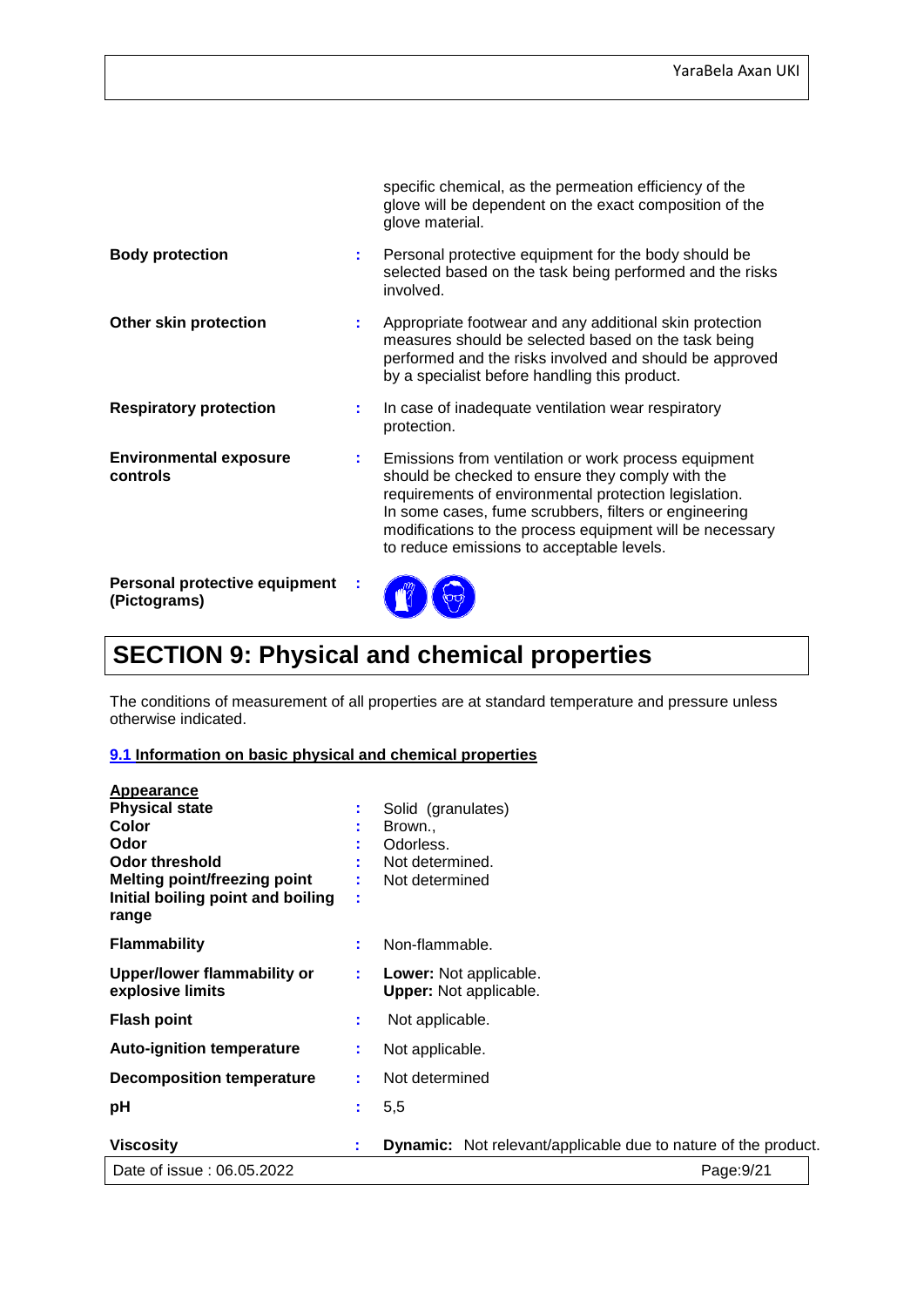#### **Kinematic:**Not applicable.

| ÷   | Soluble in the following materials:<br>cold water |
|-----|---------------------------------------------------|
| t i | $> 75$ g/l                                        |
| ÷.  | Not applicable.                                   |
| ÷.  | Not determined.                                   |
|     | Not determined                                    |
|     | Not determined                                    |
| ÷   | Not applicable.                                   |
| ÷.  | 950 - 1.050 kg/m3                                 |
|     | Non-explosive.                                    |
|     | Oxidizer                                          |
|     |                                                   |
|     |                                                   |
|     | $: 2 - 4$ mm                                      |
|     | ÷.<br>÷.                                          |

#### **9.2 Other information**

No additional information.

# **SECTION 10: Stability and reactivity**

| <b>10.1 Reactivity</b>                     | ÷ | No specific test data related to reactivity available for this<br>product or its ingredients.                                                                                                                                                              |
|--------------------------------------------|---|------------------------------------------------------------------------------------------------------------------------------------------------------------------------------------------------------------------------------------------------------------|
| <b>10.2 Chemical stability</b>             |   | The product is stable.                                                                                                                                                                                                                                     |
| 10.3 Possibility of hazardous<br>reactions | ÷ | Hazardous reactions or instability may occur under certain<br>conditions of storage or use.<br>Conditions may include the following:<br>contact with combustible materials<br>Reactions may include the following:<br>risk of causing or intensifying fire |
| <b>10.4 Conditions to avoid</b>            | ÷ | Avoid contamination by any source including metals, dust<br>and organic materials.                                                                                                                                                                         |
| 10.5 Incompatible materials                | ÷ | Reactive or incompatible with the following materials:<br>alkalis, combustible materials, reducing materials, organic<br>materials, Acids                                                                                                                  |
| 10.6 Hazardous<br>decomposition products   | ÷ | Under normal conditions of storage and use, hazardous<br>decomposition products should not be produced.                                                                                                                                                    |
| Date of issue: 06.05.2022                  |   | Page: 10/21                                                                                                                                                                                                                                                |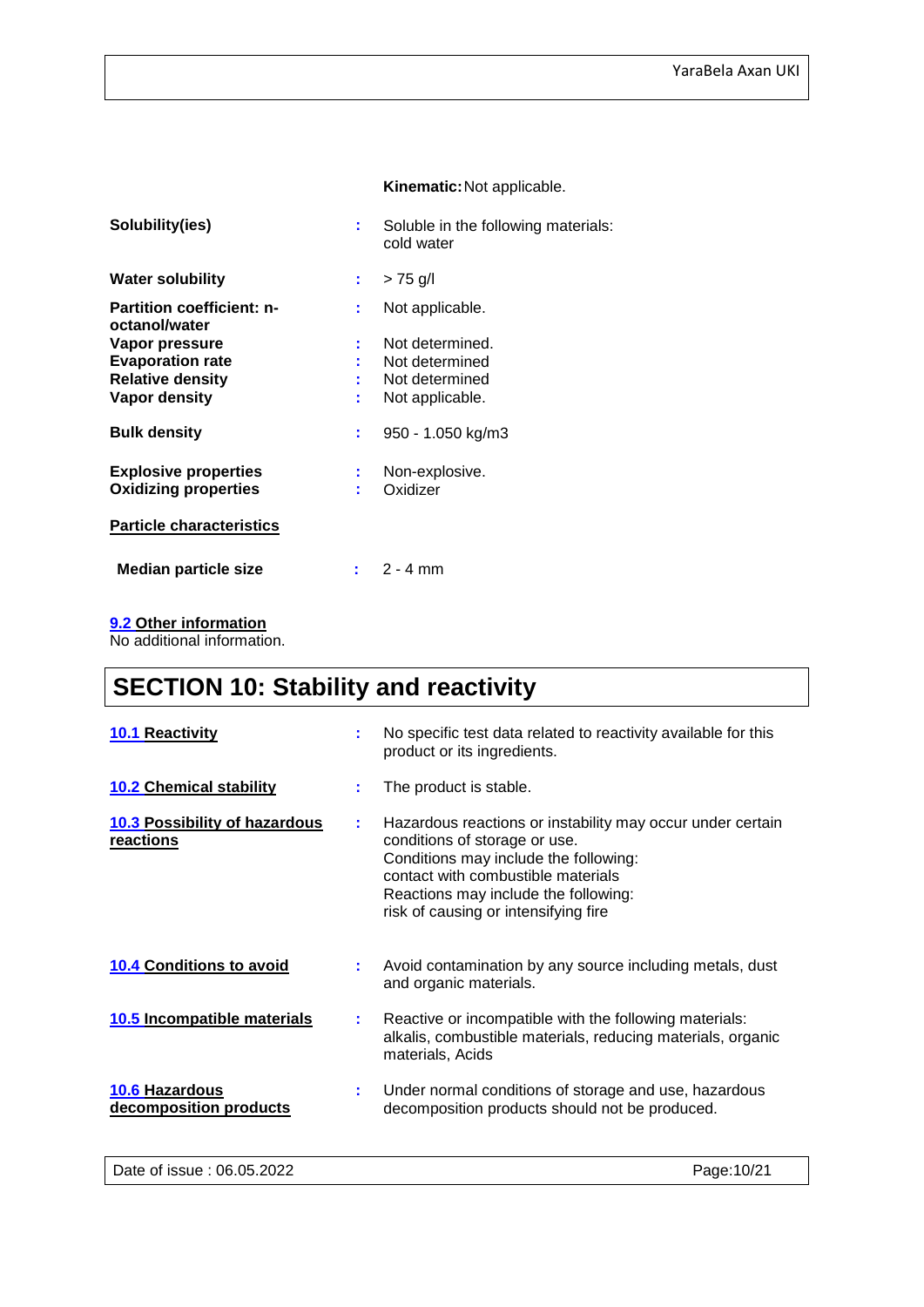# **SECTION 11: Toxicological information**

#### **11.1 Information on toxicological effects**

#### **Acute toxicity**

| <b>Product/ingredient</b> | <b>Method</b> | <b>Species</b> | Result          | <b>Exposure</b> |
|---------------------------|---------------|----------------|-----------------|-----------------|
| name                      |               |                |                 |                 |
| ammonium nitrate          |               |                |                 |                 |
|                           | OECD 401      | Rat            | 2.950 mg/kg     | Not applicable. |
|                           | LD50 Oral     |                |                 |                 |
|                           | OECD 402      | Rat            | $> 5.000$ mg/kg | Not applicable. |
|                           | LD50 Dermal   |                |                 |                 |

**Conclusion/Summary :** No known significant effects or critical hazards.

#### **Acute toxicity estimates**

| <b>Product/ingredient</b><br>name | Oral           | Dermal | <b>Inhalation</b><br>(gases) | <b>Inhalation</b><br>(vapors) | <b>Inhalation</b><br>(dusts and<br>mists) |
|-----------------------------------|----------------|--------|------------------------------|-------------------------------|-------------------------------------------|
| ammonium nitrate                  | 2.950<br>mg/kg | N/A    | N/A                          | N/A                           | N/A                                       |

#### **Irritation/Corrosion**

| <b>Product/ingredient</b><br>name | <b>Method</b>   | <b>Species</b> | <b>Result</b> | <b>Exposure</b> |
|-----------------------------------|-----------------|----------------|---------------|-----------------|
| ammonium nitrate                  |                 |                |               |                 |
|                                   | <b>OECD 405</b> | Rabbit         | Irritant      |                 |
|                                   | Eves            |                |               |                 |
| $\sim$ $\sim$ $\sim$ $\sim$       |                 |                |               |                 |

| <b>Conclusion/Summary</b> |                                                     |
|---------------------------|-----------------------------------------------------|
| <b>Skin</b>               | No known significant effects or critical hazards.   |
| <b>Eves</b>               | : Causes serious eye irritation.                    |
| Respiratory               | : No known significant effects or critical hazards. |

#### **Sensitization**

| <b>Product/ingredient name</b> | <b>Method</b> | <b>Species</b> | <b>Result</b>   |
|--------------------------------|---------------|----------------|-----------------|
| ammonium nitrate               |               |                |                 |
|                                | OECD 429      | Mouse          | Not sensitizing |
|                                | <b>Skin</b>   |                |                 |

# **Conclusion/Summary**

**Skin Skin Example 2.1 Skin Example 2.1 Skin Example 2.1 Skin Example 2.1 Skin Example 2.1 Skin <b>Example 2.1 Skin Example 2.1 Skin <b>Example 2.1 Skin**  2.1 No known significant effects or critical hazards. **Respirative X** No known significant effects or critical hazards.

#### **Mutagenicity**

| <b>Product/ingredient name</b> | Method   | <b>Test detail</b>                                           | <b>Result</b> |
|--------------------------------|----------|--------------------------------------------------------------|---------------|
| ammonium nitrate               |          |                                                              |               |
|                                | OECD 473 | Mammalian Toxicity -<br>Genotoxicity - In vitro<br>Mammalian | Negative      |

| Date of issue: 06.05.2022 |
|---------------------------|
|---------------------------|

Page:11/21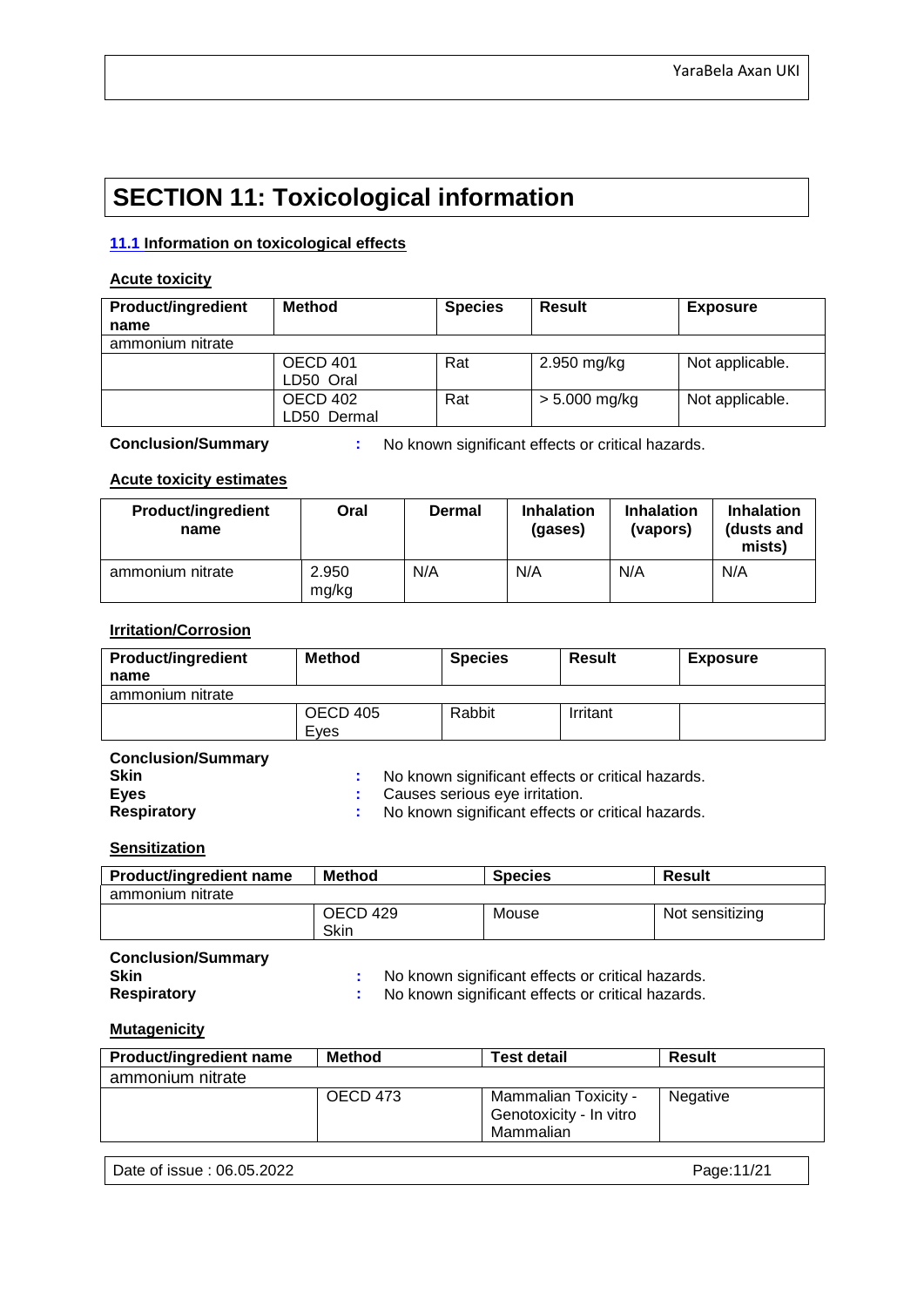|          | Chromosome<br>Aberration Test or<br>Mammalian Bone<br><b>Marrow Chromosomal</b><br>Abberation Test or<br>Mammalian<br>Erythrocyte<br><b>Micronucleus Test</b><br>In vitro |          |
|----------|---------------------------------------------------------------------------------------------------------------------------------------------------------------------------|----------|
| OECD 471 | <b>Bacteria</b><br>In vitro                                                                                                                                               | Negative |

**Conclusion/Summary :** No known significant effects or critical hazards.

#### **Carcinogenicity**

**Conclusion/Summary :** No known significant effects or critical hazards.

#### **Reproductive toxicity**

| <b>Product/ingredient name</b>                                               | <b>Method</b>                                               | <b>Species</b>                 | <b>Result</b>                                                                                             | <b>Exposure</b> |  |  |
|------------------------------------------------------------------------------|-------------------------------------------------------------|--------------------------------|-----------------------------------------------------------------------------------------------------------|-----------------|--|--|
| ammonium nitrate                                                             |                                                             |                                |                                                                                                           |                 |  |  |
|                                                                              | <b>OECD 422</b><br>Oral                                     | Rat                            | Fertility effects-<br>Negative<br>Developmental-<br>Negative<br><b>NOAEL</b><br>> 1500 mg/kg<br>bw/day    | 28 days         |  |  |
| <b>Conclusion/Summary</b>                                                    | ÷                                                           |                                | No known significant effects or critical hazards.                                                         |                 |  |  |
| Information on the likely<br>routes of exposure:                             | Not available.<br>÷                                         |                                |                                                                                                           |                 |  |  |
| <b>Potential acute health effects</b>                                        |                                                             |                                |                                                                                                           |                 |  |  |
| <b>Inhalation</b>                                                            | ř,<br>exposure.                                             |                                | Exposure to decomposition products may cause a health<br>hazard. Serious effects may be delayed following |                 |  |  |
| Ingestion                                                                    | t                                                           |                                | Irritating to mouth, throat and stomach.                                                                  |                 |  |  |
| <b>Skin contact</b>                                                          | t                                                           |                                | No known significant effects or critical hazards.                                                         |                 |  |  |
| Eye contact                                                                  |                                                             | Causes serious eye irritation. |                                                                                                           |                 |  |  |
| Symptoms related to the physical, chemical and toxicological characteristics |                                                             |                                |                                                                                                           |                 |  |  |
| <b>Inhalation</b><br>Ingestion<br><b>Skin contact</b><br>Eye contact         | No specific data.<br>No specific data.<br>No specific data. | irritation, watering, redness  | Adverse symptoms may include the following: pain or                                                       |                 |  |  |

Date of issue : 06.05.2022 **Page:12/21**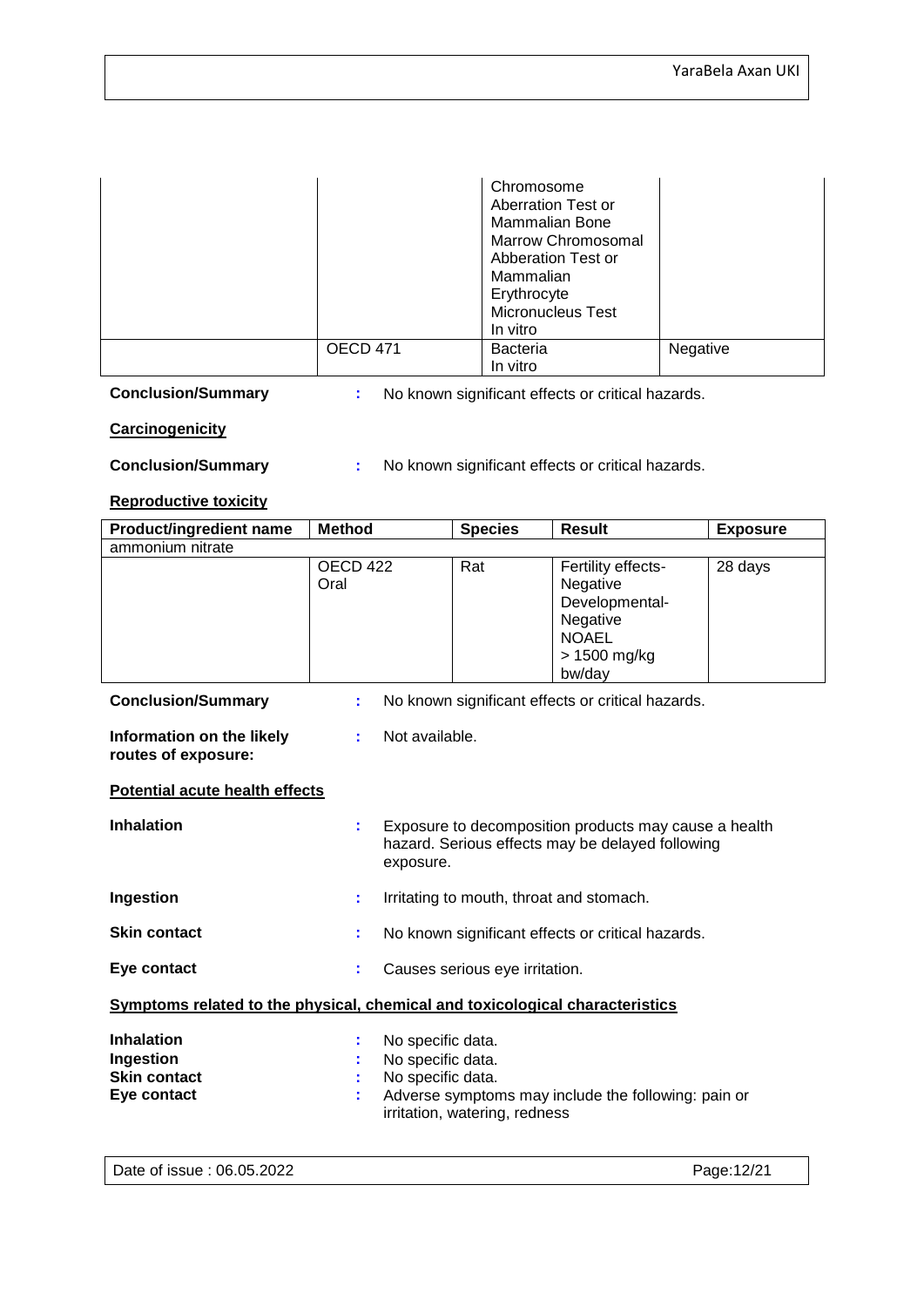#### **Delayed and immediate effects and also chronic effects from short and long term exposure Short term exposure**

| <b>Potential immediate effects</b>                       | : No known significant effects or critical hazards. |
|----------------------------------------------------------|-----------------------------------------------------|
| <b>Potential delayed effects</b>                         | : No known significant effects or critical hazards. |
| Long term exposure<br><b>Potential immediate effects</b> | : No known significant effects or critical hazards. |
| <b>Potential delayed effects</b>                         | No known significant effects or critical hazards.   |

#### **Potential chronic health effects**

| <b>Product/ingredient</b> | <b>Method</b>                            | <b>Species</b> | <b>Result</b>                                     | <b>Exposure</b>            |
|---------------------------|------------------------------------------|----------------|---------------------------------------------------|----------------------------|
| name                      |                                          |                |                                                   |                            |
| ammonium nitrate          |                                          |                |                                                   |                            |
|                           | OECD 422<br><b>Chronic NOAEL</b><br>Oral | Rat            | $256$ mg/kg                                       | 28 days                    |
|                           | OECD 412<br>Sub-acute NOEC<br>Inhalation | Rat            | $> 185$ mg/m <sup>3</sup>                         | 2 weeks 5<br>hours per day |
| Carcinogenicity           | ÷                                        |                | No known significant effects or critical hazards. |                            |
| <b>Mutagenicity</b>       | ä.                                       |                | No known significant effects or critical hazards. |                            |

| <b>Reproductive toxicity</b> | No known significant effects or critical hazards. |
|------------------------------|---------------------------------------------------|
|------------------------------|---------------------------------------------------|

| <b>Other effects</b> | No known significant effects or critical hazards. |
|----------------------|---------------------------------------------------|
|----------------------|---------------------------------------------------|

**Other information :** Not available.

# **SECTION 12: Ecological information**

#### **12.1 Toxicity**

| Product/ingredien | <b>Method</b> | <b>Species</b> | <b>Result</b> | <b>Exposure</b> |
|-------------------|---------------|----------------|---------------|-----------------|
| t name            |               |                |               |                 |
| ammonium nitrate  |               |                |               |                 |
|                   | Acute LC50    | Fish           | 447 mg/l      | 48 h            |
|                   | Fresh water   |                |               |                 |
|                   | Acute EC50    | Daphnia        | 490 mg/l      | 48 h            |
|                   | Fresh water   |                |               |                 |
|                   | Acute EC50    | Algae          | 1.700 mg/l    | 10d             |
|                   | Salt water    |                |               |                 |

**Conclusion/Summary :** No known significant effects or critical hazards.

#### **12.2 Persistence and degradability**

**Conclusion/Summary :** No known significant effects or critical hazards.

#### **12.3 Bioaccumulative potential**

Date of issue : 06.05.2022 **Page:13/21**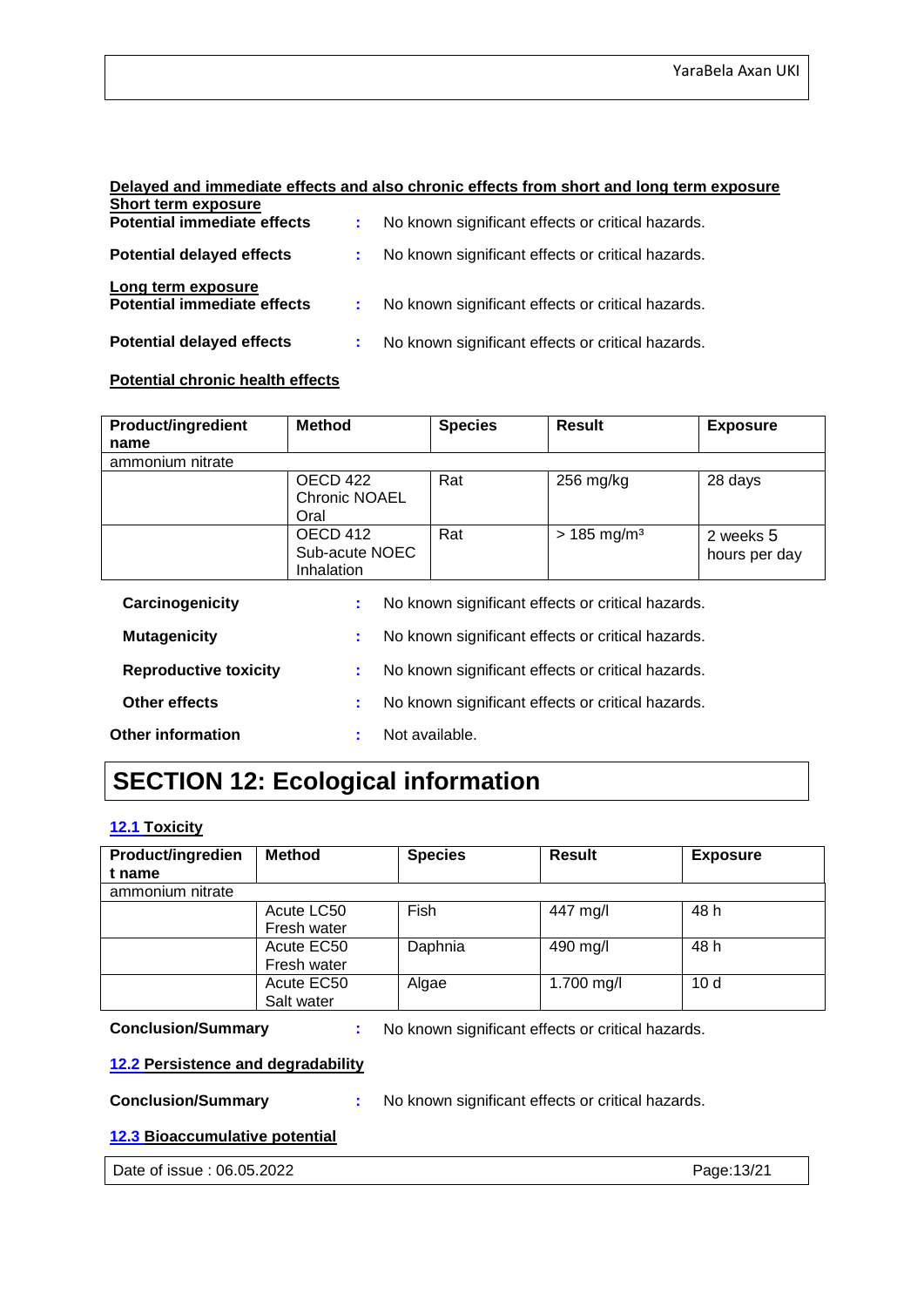| <b>Conclusion/Summary</b>                                         | No known significant effects or critical hazards. |
|-------------------------------------------------------------------|---------------------------------------------------|
| <b>12.4 Mobility in soil</b>                                      |                                                   |
| <b>Soil/water partition coefficient :</b> Not available.<br>(KOC) |                                                   |
| <b>Mobility</b>                                                   | Not available.                                    |

#### **12.5 Results of PBT and vPvB assessment**

This mixture does not contain any substances that are assessed to be a PBT or a vPvB.

**12.6 Other adverse effects :** No known significant effects or critical hazards.

## **SECTION 13: Disposal considerations**

The information in this section contains generic advice and guidance. The list of Identified Uses in Section 1 should be consulted for any available use-specific information provided in the Exposure Scenario(s).

#### **13.1 Waste treatment methods**

| <b>Product</b>             |                                                                                                                                                                                                                                                                                                                                                                                                                                                                                                                                                                                                                                                                               |
|----------------------------|-------------------------------------------------------------------------------------------------------------------------------------------------------------------------------------------------------------------------------------------------------------------------------------------------------------------------------------------------------------------------------------------------------------------------------------------------------------------------------------------------------------------------------------------------------------------------------------------------------------------------------------------------------------------------------|
| <b>Methods of disposal</b> | The generation of waste should be avoided or minimized<br>wherever possible. Disposal of this product, solutions and<br>any by-products should at all times comply with the<br>requirements of environmental protection and waste<br>disposal legislation and any regional local authority<br>requirements. Dispose of surplus and non-recyclable<br>products via a licensed waste disposal contractor. Waste<br>should not be disposed of untreated to the sewer unless<br>fully compliant with the requirements of all authorities with<br>jurisdiction. Unused product can be spread on field<br>according to current recommendations or be treated as<br>hazardous waste. |
| <b>Hazardous waste</b>     | The classification of the product may meet the criteria for<br>÷.                                                                                                                                                                                                                                                                                                                                                                                                                                                                                                                                                                                                             |
|                            | a hazardous waste.                                                                                                                                                                                                                                                                                                                                                                                                                                                                                                                                                                                                                                                            |

#### **European waste catalogue (EWC)**

| Waste code                              | <b>Waste designation</b>                                                                                                                                                                                                                                                                                                                                                                                                                                      |  |
|-----------------------------------------|---------------------------------------------------------------------------------------------------------------------------------------------------------------------------------------------------------------------------------------------------------------------------------------------------------------------------------------------------------------------------------------------------------------------------------------------------------------|--|
| 16 09 04*                               | oxidizing substances, not otherwise specified                                                                                                                                                                                                                                                                                                                                                                                                                 |  |
| Packaging<br><b>Methods of disposal</b> | The generation of waste should be avoided or minimized<br>wherever possible. Waste packaging should be recycled.<br>Incineration or landfill should only be considered when<br>recycling is not feasible. Empty the bag by shaking to<br>remove as much as possible of its contents. Empty bags<br>may be disposed of as non-hazardous material or<br>returned for recycling. The collection of empty package is<br>done through SVEP-retur, www.svepretur.se |  |
| <b>Special precautions</b>              | This material and its container must be disposed of in a<br>safe way.                                                                                                                                                                                                                                                                                                                                                                                         |  |
| Date of issue: 06.05.2022               | Page:14/21                                                                                                                                                                                                                                                                                                                                                                                                                                                    |  |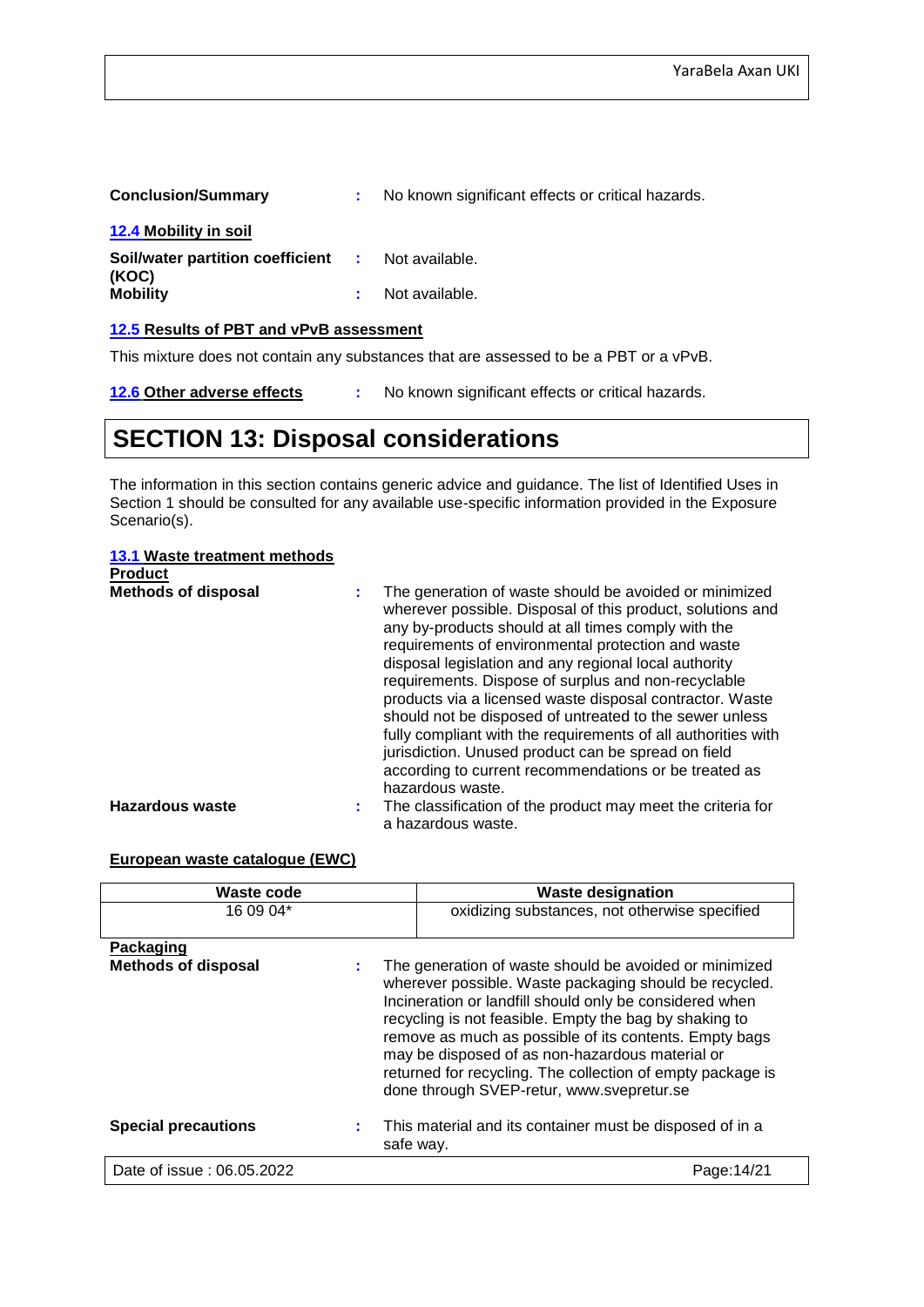Care should be taken when handling emptied containers that have not been cleaned or rinsed out. Empty containers or liners may retain some product residues.

Avoid dispersal of spilled material and runoff and contact with soil, waterways, drains and sewers.

# **SECTION 14: Transport information**

| <b>Regulation: ADR/RID</b>          |                                   |
|-------------------------------------|-----------------------------------|
| 14.1 UN number                      | 2067                              |
| 14.2 UN proper shipping name        | AMMONIUM NITRATE BASED FERTILIZER |
| 14.3 Transport hazard class(es)     | 5.1<br>5.                         |
| 14.4 Packing group                  | Ш                                 |
| <b>14.5 Environmental hazards</b>   | No.                               |
| <b>Additional information</b>       |                                   |
| <b>Hazard identification number</b> | : 50                              |
| <b>Tunnel code</b>                  | (E)<br>÷.                         |

| <b>Regulation: ADN</b>            |                                   |
|-----------------------------------|-----------------------------------|
| 14.1 UN number                    | 2067                              |
| 14.2 UN proper shipping name      | AMMONIUM NITRATE BASED FERTILIZER |
| 14.3 Transport hazard class(es)   | 5.1<br>5.                         |
| 14.4 Packing group                | Ш                                 |
| <b>14.5 Environmental hazards</b> | No.                               |
| <b>Additional information</b>     |                                   |
| Danger code                       | : Not applicable.                 |

| <b>Regulation: IMDG</b>         |                                   |
|---------------------------------|-----------------------------------|
| 14.1 UN number                  | 2067                              |
| 14.2 UN proper shipping name    | AMMONIUM NITRATE BASED FERTILIZER |
| 14.3 Transport hazard class(es) | 5.1                               |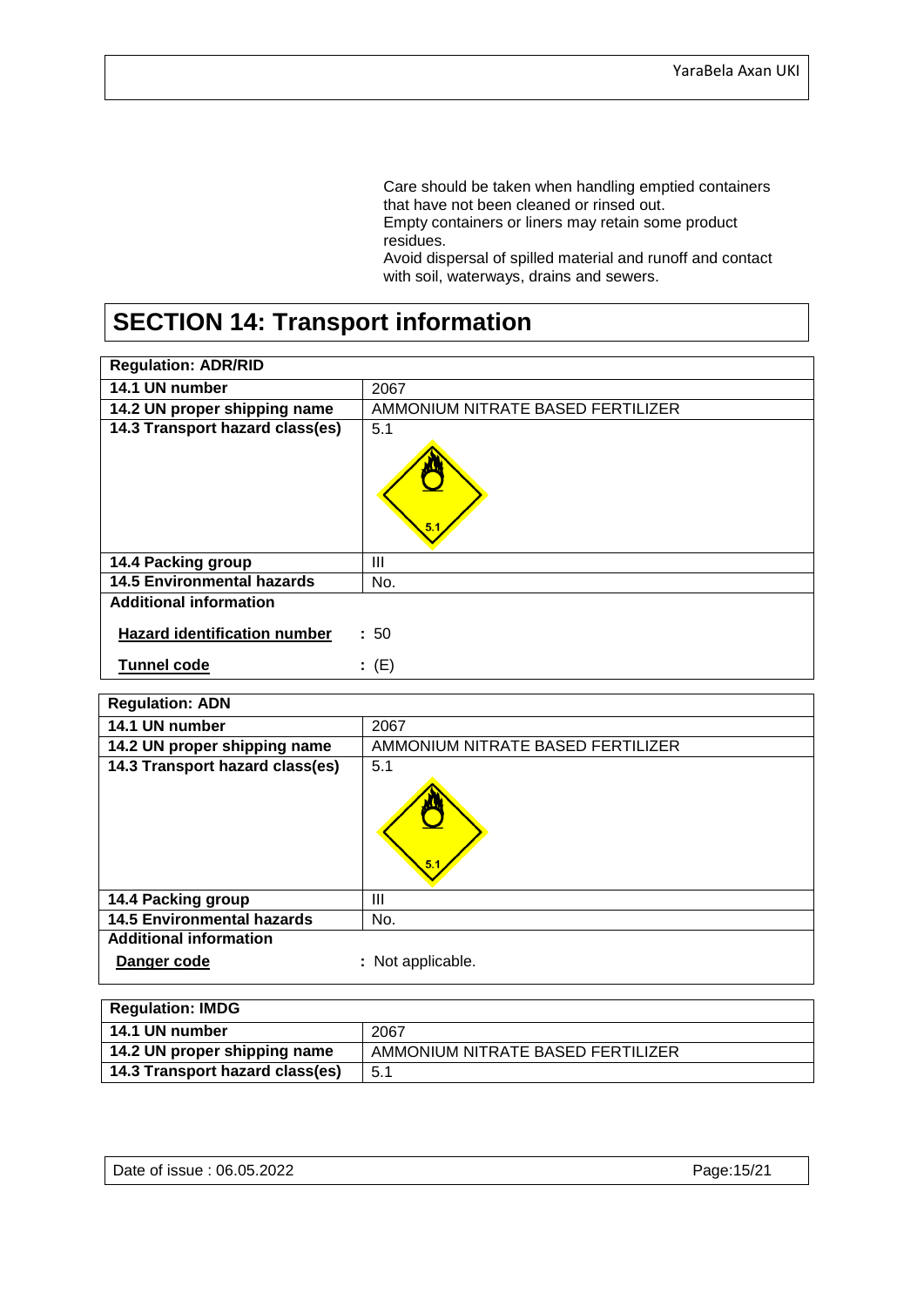|                                           | 5.           |
|-------------------------------------------|--------------|
| 14.4 Packing group                        | Ш            |
| <b>14.5 Environmental hazards</b>         | No.          |
| <b>Additional information</b>             |              |
| <b>Marine pollutant</b>                   | : No.        |
| <b>IMDG Code Segregation</b>              | :SG2         |
| group<br><b>Emergency schedules (EmS)</b> | $: F-H, S-Q$ |

| <b>Regulation: IATA</b>                                  |                                   |
|----------------------------------------------------------|-----------------------------------|
| 14.1 UN number                                           | 2067                              |
| 14.2 UN proper shipping name                             | AMMONIUM NITRATE BASED FERTILIZER |
| 14.3 Transport hazard class(es)                          | 5.1<br>5                          |
| 14.4 Packing group                                       | Ш                                 |
| <b>14.5 Environmental hazards</b>                        | No.                               |
| <b>Additional information</b><br><b>Marine pollutant</b> | No.                               |

| 14.6 Special precautions for<br>user                          | ÷. | Transport within user's premises: Ensure that persons<br>transporting the product know what to do in the event of<br>an accident or spillage. |
|---------------------------------------------------------------|----|-----------------------------------------------------------------------------------------------------------------------------------------------|
| <b>14.7 Transport in bulk</b><br>according to IMO instruments | ÷. | Not applicable.                                                                                                                               |
| <b>14.8 IMSBC</b>                                             |    |                                                                                                                                               |
| Bulk cargo shipping name<br><b>Class</b>                      |    | AMMONIUM NITRATE BASED FERTILIZER UN 2067<br>Class 5.1: Oxidizing material.                                                                   |

## **SECTION 15: Regulatory information**

#### **15.1 Safety, health and environmental regulations/legislation specific for the substance or mixture**

**EU Regulation (EC) No. 1907/2006 (REACH)**

 **Annex XIV - List of substances subject to authorization**

#### **Annex XIV**

None of the components are listed.

Date of issue : 06.05.2022 **Page:16/21**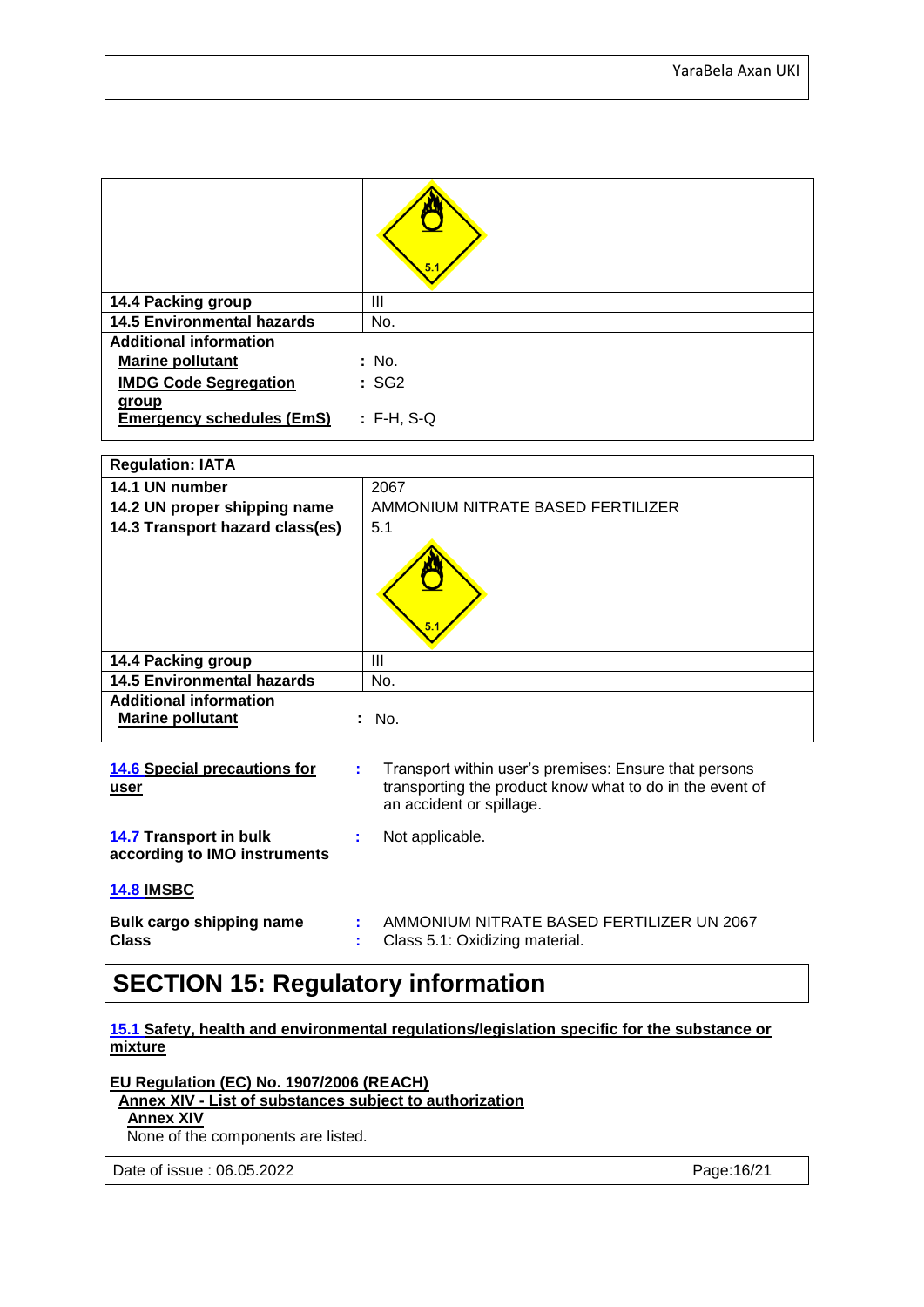#### **Substances of very high concern**

None of the components are listed.<br>**U Regulation (EC) No.** : **EU Regulation (EC) No. 1907/2006 (REACH) Annex XVII - Restrictions on the manufacture, placing on the market and use of certain dangerous substances, mixtures and articles**

**:** Applicable, Table 65.

**Other EU regulations**

**Europe inventory :** All components are listed or exempted.

#### **Ozone depleting substances (1005/2009/EU)**

None of the components are listed.

#### **Prior Informed Consent (PIC) (649/2012/EU)**

None of the components are listed.

#### **Persistent Organic Pollutants**

None of the components are listed.

#### **Seveso Directive**

This product is controlled under the Seveso Directive.

#### **Danger criteria**

| Category                                                |    |                                                                                                                                                                                                                                                                                                                                                                                                                                                                                                                       |
|---------------------------------------------------------|----|-----------------------------------------------------------------------------------------------------------------------------------------------------------------------------------------------------------------------------------------------------------------------------------------------------------------------------------------------------------------------------------------------------------------------------------------------------------------------------------------------------------------------|
| Ammonium nitrate                                        |    |                                                                                                                                                                                                                                                                                                                                                                                                                                                                                                                       |
| <b>Other regulations</b>                                |    | Acquisition, introduction, possession or use of this product<br>by the general public is restricted by Regulation (EU)<br>2019/1148. All suspicious transactions, and significant<br>disappearances and thefts should be reported to the<br>relevant national contact point. Please see<br>https://ec.europa.eu/home-<br>affairs/sites/homeaffairs/files/what-we-do/policies/crisis-<br>and-terrorism/explosives/explosives-<br>precursors/docs/list_of_competent_authorities_and_nation<br>al_contact_points_en.pdf. |
| <b>National regulations</b>                             |    |                                                                                                                                                                                                                                                                                                                                                                                                                                                                                                                       |
| <b>Biocidal products regulation</b>                     | ÷. | Not applicable.                                                                                                                                                                                                                                                                                                                                                                                                                                                                                                       |
| <b>Flammable liquid class</b><br><b>(SRVFS 2005:10)</b> |    | Not applicable.                                                                                                                                                                                                                                                                                                                                                                                                                                                                                                       |
| <b>Flammable liquid class</b><br>(SRVFS 2005:10)        |    | Not applicable.                                                                                                                                                                                                                                                                                                                                                                                                                                                                                                       |
| <b>Ordinance on Thermoset</b><br><b>Plastics</b>        |    | Not applicable.                                                                                                                                                                                                                                                                                                                                                                                                                                                                                                       |
|                                                         |    |                                                                                                                                                                                                                                                                                                                                                                                                                                                                                                                       |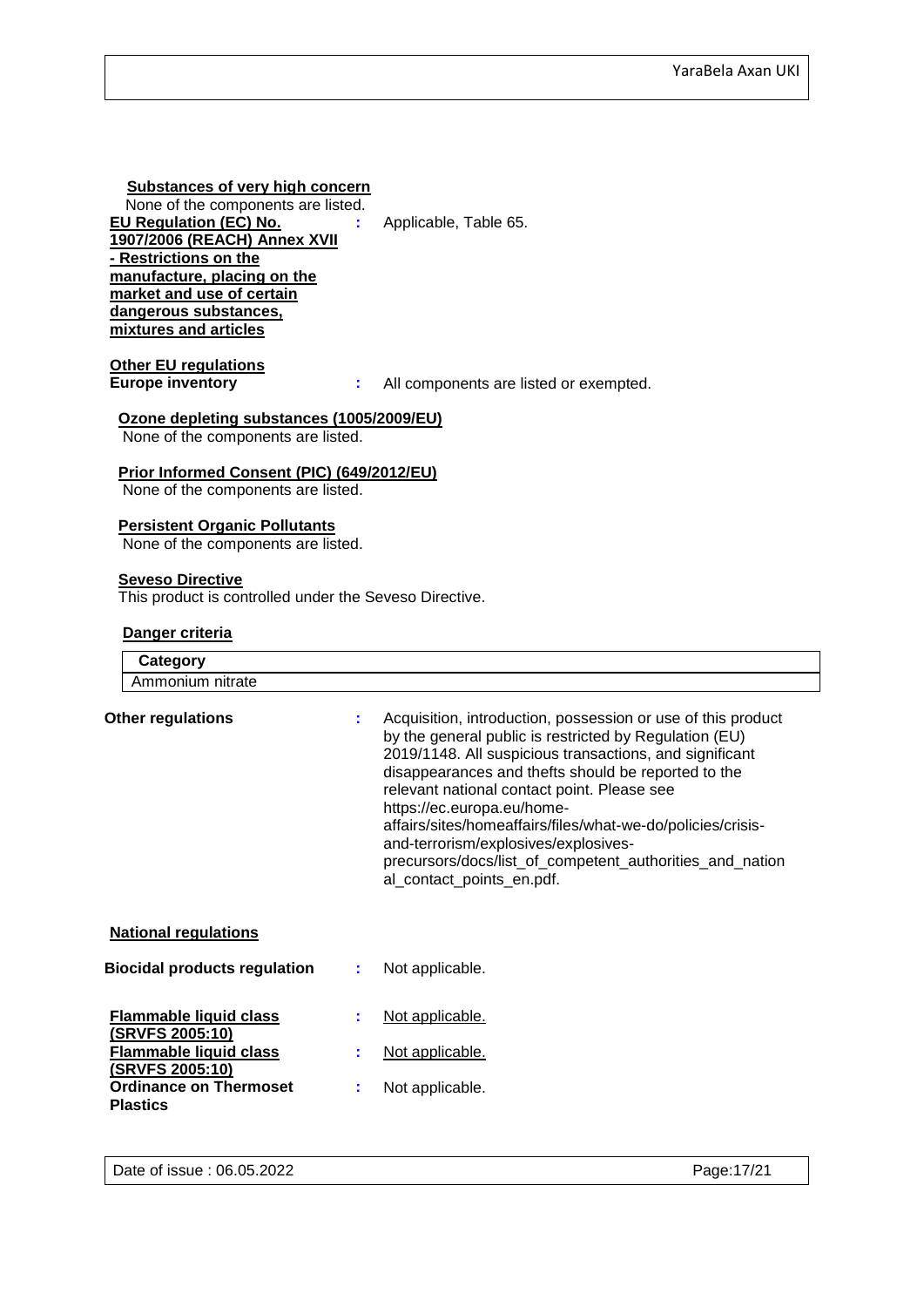**Notes :** To our knowledge no other country or state specific regulations are applicable.

**15.2 Chemical Safety :** Complete.

**Assessment**

# **SECTION 16: Other information**

| <b>Abbreviations and acronyms</b> | $\therefore$ ATE = Acute Toxicity Estimate<br>CLP = Classification, Labelling and Packaging Regulation<br>[Regulation (EC) No. 1272/2008]<br>DNEL = Derived No Effect Level<br>DMEL = Derived Minimal Effect Level<br>EUH statement = CLP-specific Hazard statement<br>$N/A = Not available$<br>PNEC = Predicted No Effect Concentration<br><b>RRN</b> = REACH Registration Number<br>SGG = Segregation Group<br>PBT = Persistent, Bioaccumulative and Toxic<br>vPvB = Very Persistent and Very Bioaccumulative<br>$bw = Body weight$ |
|-----------------------------------|---------------------------------------------------------------------------------------------------------------------------------------------------------------------------------------------------------------------------------------------------------------------------------------------------------------------------------------------------------------------------------------------------------------------------------------------------------------------------------------------------------------------------------------|
| Key data sources                  | $:$ EU REACH ECHA/IUCLID5 CSR.<br>National Institute for Occupational Safety and Health, U.S.<br>Dept. of Health, Education, and Welfare, Reports and<br>Memoranda Registry of Toxic Effects of Chemical<br>Substances.<br>Sphera Solutions Inc., 4777 Levy Street, St Laurent,<br>Quebec HAR 2P9, Canada.<br>Regulation (EC) No 1272/2008 Annex VI.                                                                                                                                                                                  |

#### **Procedure used to derive the classification according to Regulation (EC) No. 1272/2008 [CLP/GHS]**

| <b>Classification</b> | <b>Justification</b> |
|-----------------------|----------------------|
| Ox. Sol. 3, H272      | Expert judgment      |
| Eye Irrit. 2, H319    | Calculation method   |

#### **Full text of abbreviated H statements**

| L107c<br>ி∠ | . .<br>.<br>oxidizei.<br><br>---<br>ма<br>11 e<br>┅<br>…dib⊪' |
|-------------|---------------------------------------------------------------|
| ലാ⊿<br>⊓७।५ | AVA<br>יו ר<br>seriu<br>auon."<br>use:                        |

#### **Full text of classifications [CLP/GHS]**

| Eye Irrit. 2                                                                    | SERIOUS EYE DAMAGE/ EYE IRRITATION - Category 2 |  |  |  |
|---------------------------------------------------------------------------------|-------------------------------------------------|--|--|--|
| Ox. Sol. 3                                                                      | <b>OXIDIZING SOLIDS - Category 3</b>            |  |  |  |
| Date of printing<br>Date of issue/Date of<br>revision<br>Date of previous issue | 24.05.2022<br>06.05.2022                        |  |  |  |
| Date of issue: 06.05.2022                                                       | Page: 18/21                                     |  |  |  |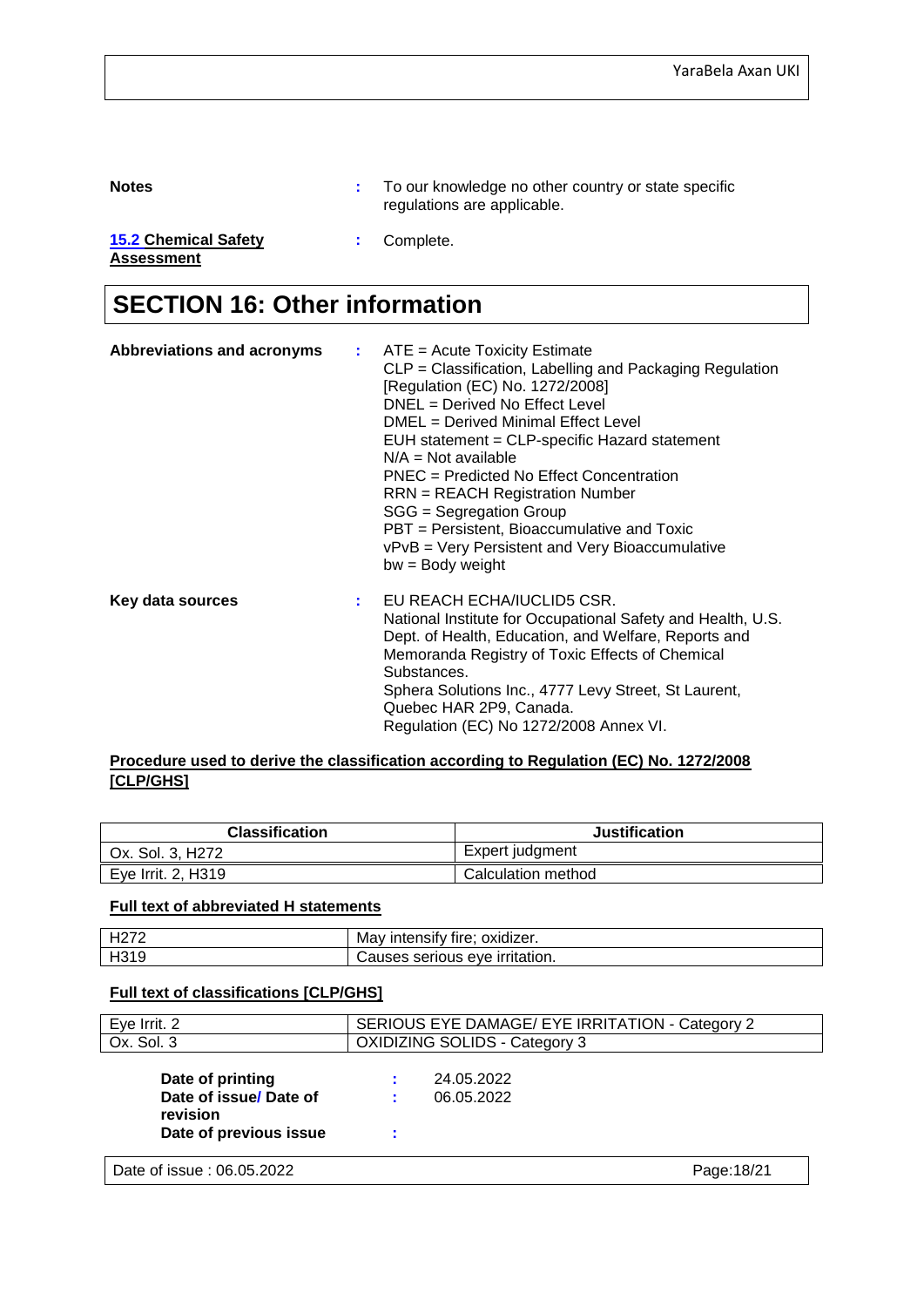| <b>Version</b>     |                                                                        |
|--------------------|------------------------------------------------------------------------|
| <b>Prepared by</b> | Product Stewardship and Compliance (PSC).                              |
|                    | Indicates information that has changed from previously issued version. |

#### **Notice to reader**

**To the best of our knowledge, the information provided in this Safety Data Sheet is accurate as at the date of its issue. The information it contains is being given for safety guidance purposes and relates only to the specific material and uses described in it. This information does not necessarily apply to that material when combined with other material(s) or when used otherwise than as described herein, since all materials may represent unknown hazards and should be used with caution. Final determination of the suitability of any material is the sole responsibility of the user.**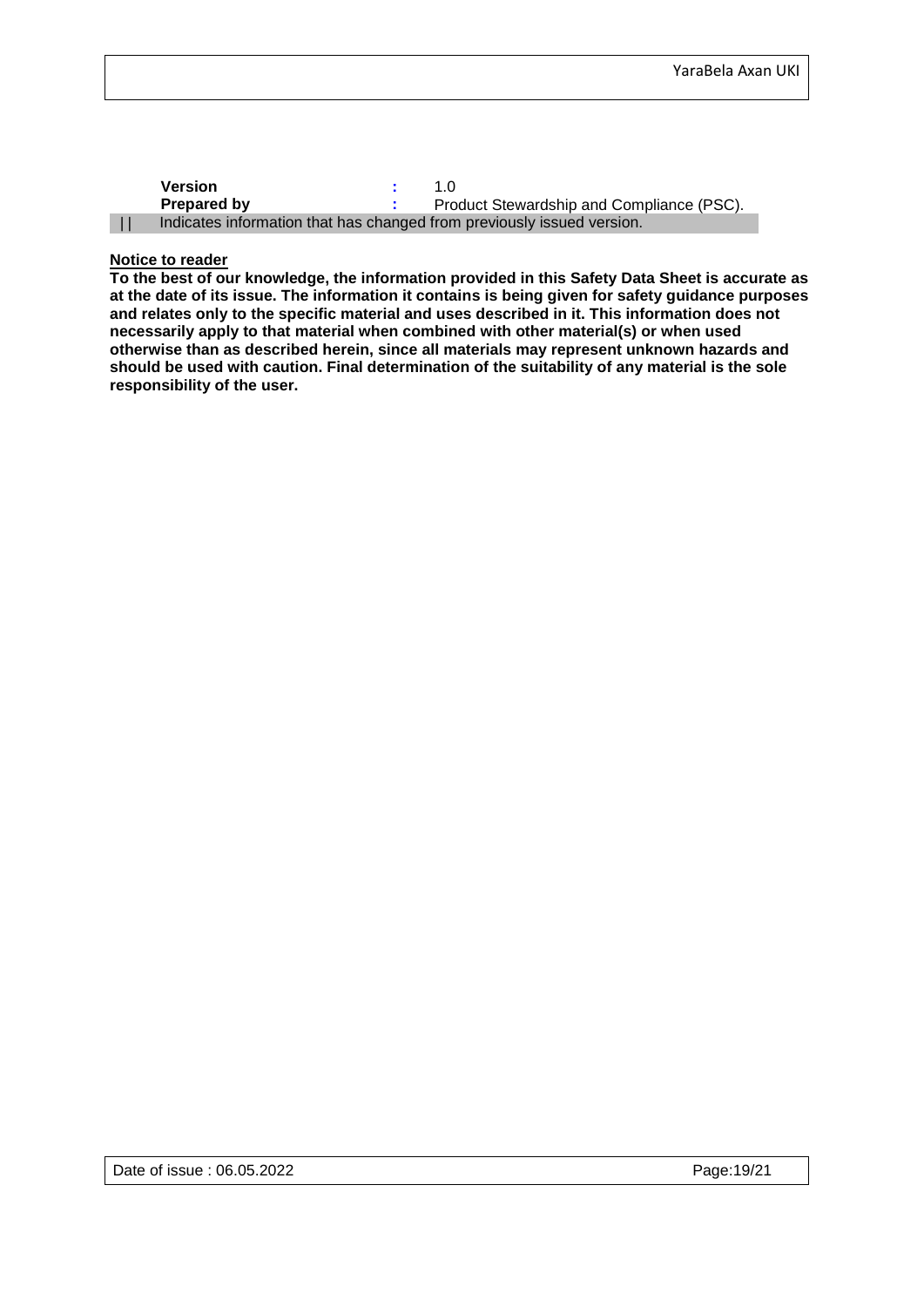

## **Annex to the extended Safety Data Sheet (eSDS) - Exposure Scenario/Safe Use Information:**

| Identification of the substance or mixture       |   |                                                                                                                                      |  |  |
|--------------------------------------------------|---|--------------------------------------------------------------------------------------------------------------------------------------|--|--|
| <b>Product definition</b>                        | ÷ | Mixture                                                                                                                              |  |  |
| <b>Product name</b>                              |   | YaraBela Axan UKI                                                                                                                    |  |  |
| <b>Exposure Scenario/Safe</b><br>Use Information |   | Exposure Scenarios are not attached for corrosive or irritant<br>hazards, relevant information on safe use is included in section 8. |  |  |